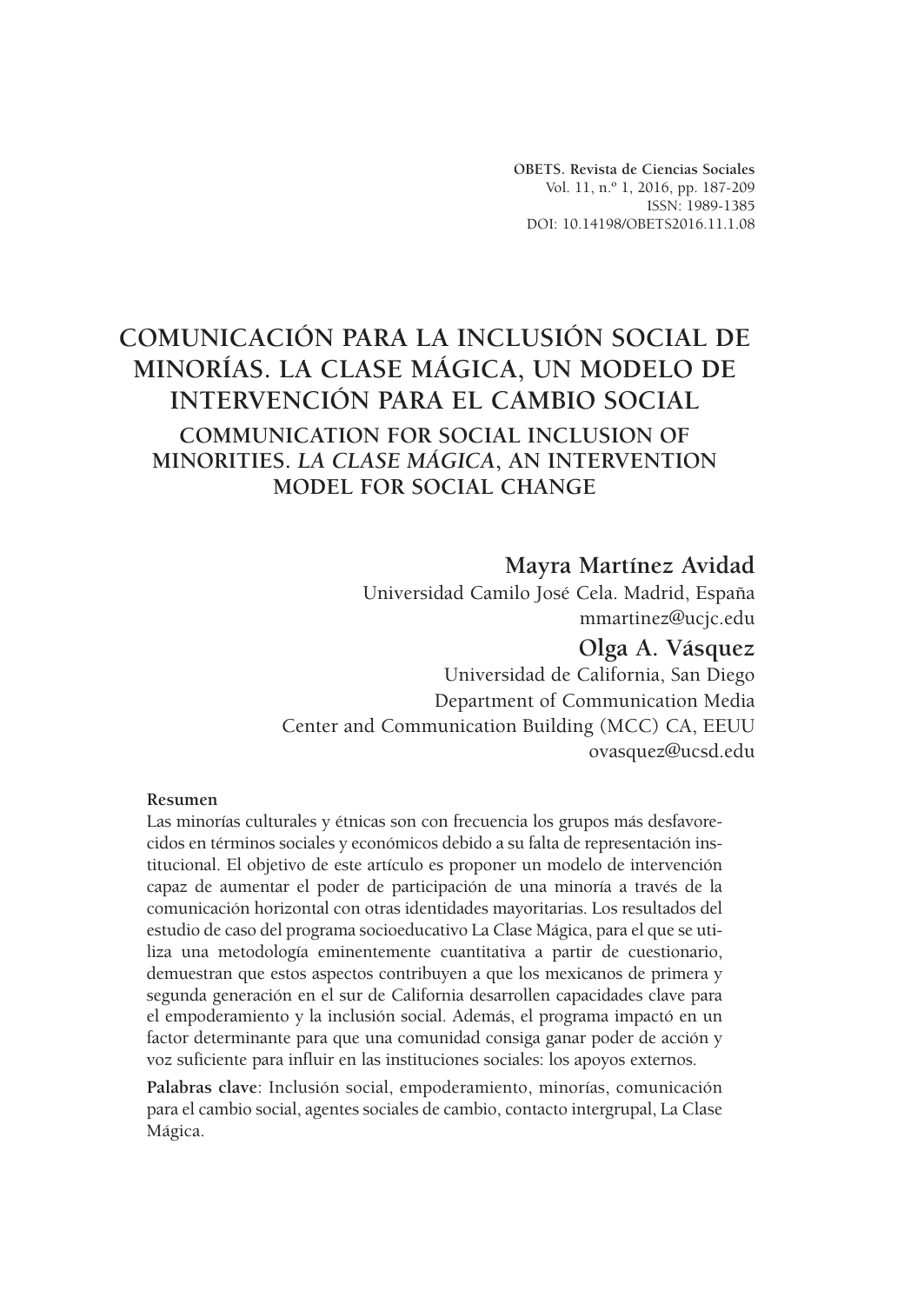#### **Abstract**

Cultural and ethnic minorities are typically among the socially and economically disadvantaged groups in most societies due to their lack of institutional representation. The aim of this paper is to propose an intervention model capable of increasing the participatory power of a minority group through sustained and strategically design interaction between them and representatives of the dominant groups in the society. The results of the case study of the socioeducational program La Clase Mágica, employing survey methods to collect data, shows that those elements contributes to develop key capabilities for the empowerment and social inclusion of the first and second generation Mexican origin immigrants in San Diego County. Furthermore, the results show that the program was a decisive factor in promoting community empowerment and voice in influencing social institutions in terms of external support.

**Keywords**: Social inclusion, empowerment, minorities, communication for social change, social agents of change, intergroup contact, La Clase Mágica

#### **Extended abstract**

Community underdevelopment is not limited to the poorest regions of the world. Disadvantage and social exclusion is also found in more developed and affluent societies. This is particularly true among cultural and ethnic minority populations who are often marginalized and underserved in advanced societies. The aim of the work presented here is to explore the opportunities of inclusion embodied in communication strategies purposively designed to engage excluded groups who have less access to resources and power. Specifically, this article presents an interventionist model of social change focused on promoting development and social inclusion through organized intergroup relations between representatives of majority and minority communities. We argue that this model promotes empowerment and social inclusion as a means of transforming power relations as well as social institutions and organizations. The project follows several lines of intervention aiming at empowering those who are poor and socially excluded. First, it pursues substantial economic and educational development in the community by providing access to cultural and economic capital necessary for social advancement. Moreover, this intervention aims at promoting the development of a critical consciousness and a new form of being in the world that reduces the differences in the distribution of resources that grow out of inequality in power and social status. These new attitudes are not only expected of the minority community but of members of the mainstream society as well. The development of a new consciousness is seen here as a key element for mobilizing underresourced communities –i.e. in the form of collective action– to not only come together, but to also serve as an inspiration that supports their social goals (tacit actions to support the minority group).

This model of social inclusion is based on the fundamentals of critical communication theory, social constructionism, as well as the psychological mechanisms for reducing discrimination and prejudice. The main contribution of critical communication theory proposed by the model is the conception that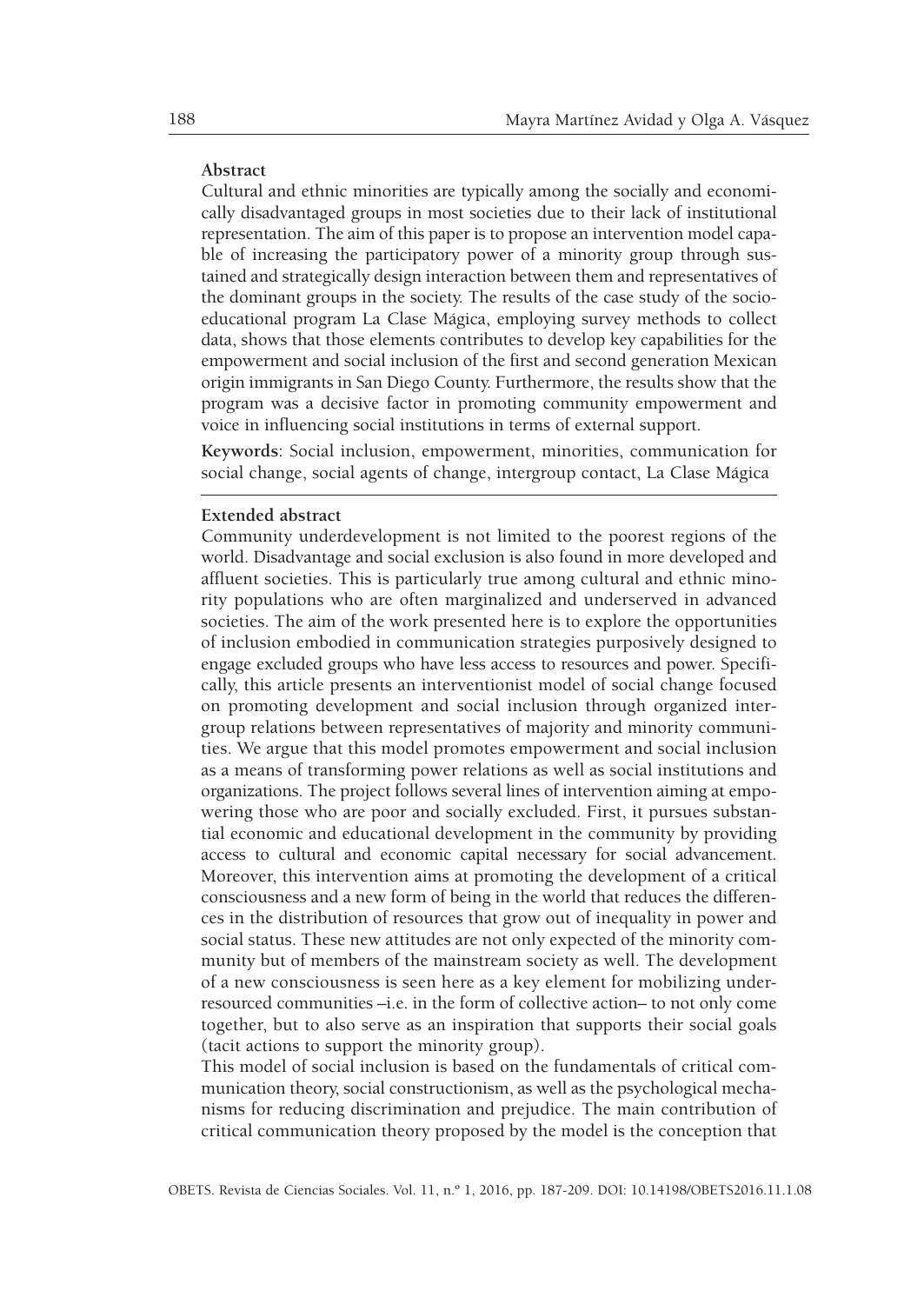reality is intersubjectively constructed from agreements that people generate through dialogue. Communication determines action and this, in turn, changes social reality and culture (Bruner, 2000; Freire, 2003; Aubert et al., 2008; Castells, 2009). Moreover, the use of intergroup communication strategies as an incentive for change is not something new. Strategies to reduce discrimination experienced by minority groups in intergroup contact have been studied for over several decades. Such experiments have attempted to reproduce favorable conditions in which the dominant group re-assesses the stigmatized group and reduces its own privileged position –important antecedents for eliminating prejudice– (Pettigrew, 1998). From this perspective, nonhierarchical communication with members of disadvantaged groups can have a transformative social impact for the majority group as well. In fact, it is not uncommon to find individuals who support social causes that are not their own. Laclau (2005) calls this solidarity with the demands of others "chains of equivalence" and believes that it is the first condition to the formation of a collective agent.

The fundamental principles of this model are observable in *La Clase Mágica*, an educational program located in Latino communities in Southern California and Texas (U.S.A), where low-income Latino youth and undergraduate students hailing from all parts of the world collaborate within a nonhierarchical bilingual environment. The research presented here highlights the methodological principles of the program and the fact that its empirical findings have had a long term impact on the social inclusion and empowerment of participants. Our goal is to support the tentative hypothesis that the shift towards a more just and egalitarian society is sprouted in nonhierarchical communication between representatives of the majority society and of minorities groups at risk of exclusion.

The findings on program impact at *La Clase Mágica* reveal several indicators that are considered key to empowerment and the social inclusion of a minority group. Among these are income (economic capital), level of education (cultural capital), and critical (democratic participation and collective action) and social capacities (social support and the reduction of prejudice). A questionnaire was administered to four participant groups (1) Latino youth, (2) Latino adults, and two University of California participant groups: (3) researchers and doctoral students employed as staff by the university and (4) undergraduate students enrolled in a practicum course. In the case of the first three participant groups, the research incorporated all those who had participated in LCM continuously for at least two years, regardless of the time of entry. A sample of 41 undergraduated students who participated in LCM as part of the academic course for periods of approximately three months were also interviewed on the impact the program had had on their own personal lives.

The research findings indicate that this type of intergroup contact empowers the minority community to take action to improve its quality of life. The three pillars on which *La Clase Mágica's* socio-educational program is based and which have been instrumental in achieving its goal of social inclusion include: (1) educational and technology resources, (2) organized intergroup inter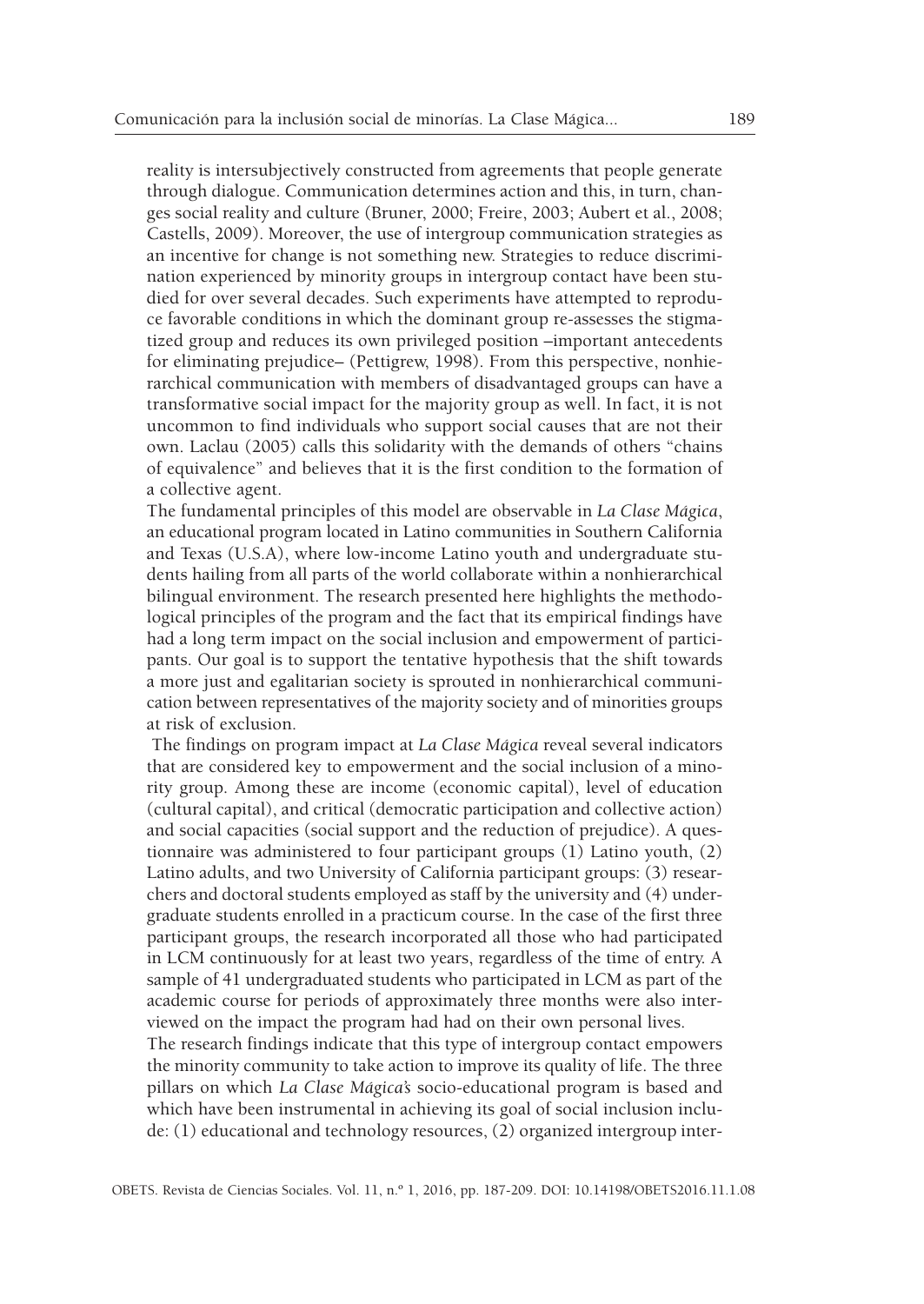actions around dialogue and collaboration, and (3) a non-hierarchical, intercultural and bilingual environment.

Two concrete research findings are particularly optimistic: All of the college aged youth, except one, were presently enrolled or had completed their college degree. Meanwhile, all Latino adults (except one) enjoyed a better paid job than before participating in *La Clase Mágica*. Relations with the university college provide Latino teens with the know-how necessary to pursue an academic life. The program also served to promote values of community participation and collective action. The data collected illustrated that the Latino community began to be aware of their influence to solve the problems plaguing their community. Some of them took part in local organizations or participated in actions of social or political activism.

Meanwhile, the university researchers who participated in *La Clase Mágica* came face to face with the great challenges facing minority communities in the United States. As a result of this experience, many decided to work to meet the needs of minority communities in the United States and/or social change through an educational perspective. Finally, the data also reflects a reduction in prejudice and an increase in positive attitudes toward immigrants by college students. For example, after the university students had had contact with the Mexican community, there was a significant decrease in the belief that immigrants took jobs away from Americans. Many also acknowledged that the contact with the community expanded their knowledge of Mexicans and influenced them to change their beliefs based on stereotypes of this community.

#### **1. INTRODUCCIÓN**

El campo de la comunicación para el desarrollo y el cambio social se ha ocupado desde sus inicios por describir procedimientos de actuación y metodologías capaces de promover el desarrollo de comunidades desfavorecidas en el mundo haciendo uso de estrategias comunicativas (ya sean medios de comunicación, formas de comunicación interpersonal o intercultural, o más recientemente, tecnologías de la información y las comunicaciones). Sin embargo, la amplia mayoría de las aportaciones teóricas e intervenciones en el campo han ido siempre dirigidas a aumentar los índices de desarrollo y aliviar de la pobreza las regiones pobres en el mundo. En muy pocas ocasiones los modelos descritos han sido optimizados para aplicarse en países ricos, donde todavía existen minorías cuyos índices de desarrollo (en términos de educación, ingresos, asistencia médica y hasta esperanza de vida) se equiparan o incluso colocan por debajo de los índices observados en países aún emergentes. El objetivo de este trabajo es ahondar en las oportunidades de inclusión social de aquellos grupos con menor acceso a recursos, debido a las desigualdades de poder y status en una sociedad dada haciendo uso de estrategias comunicativas.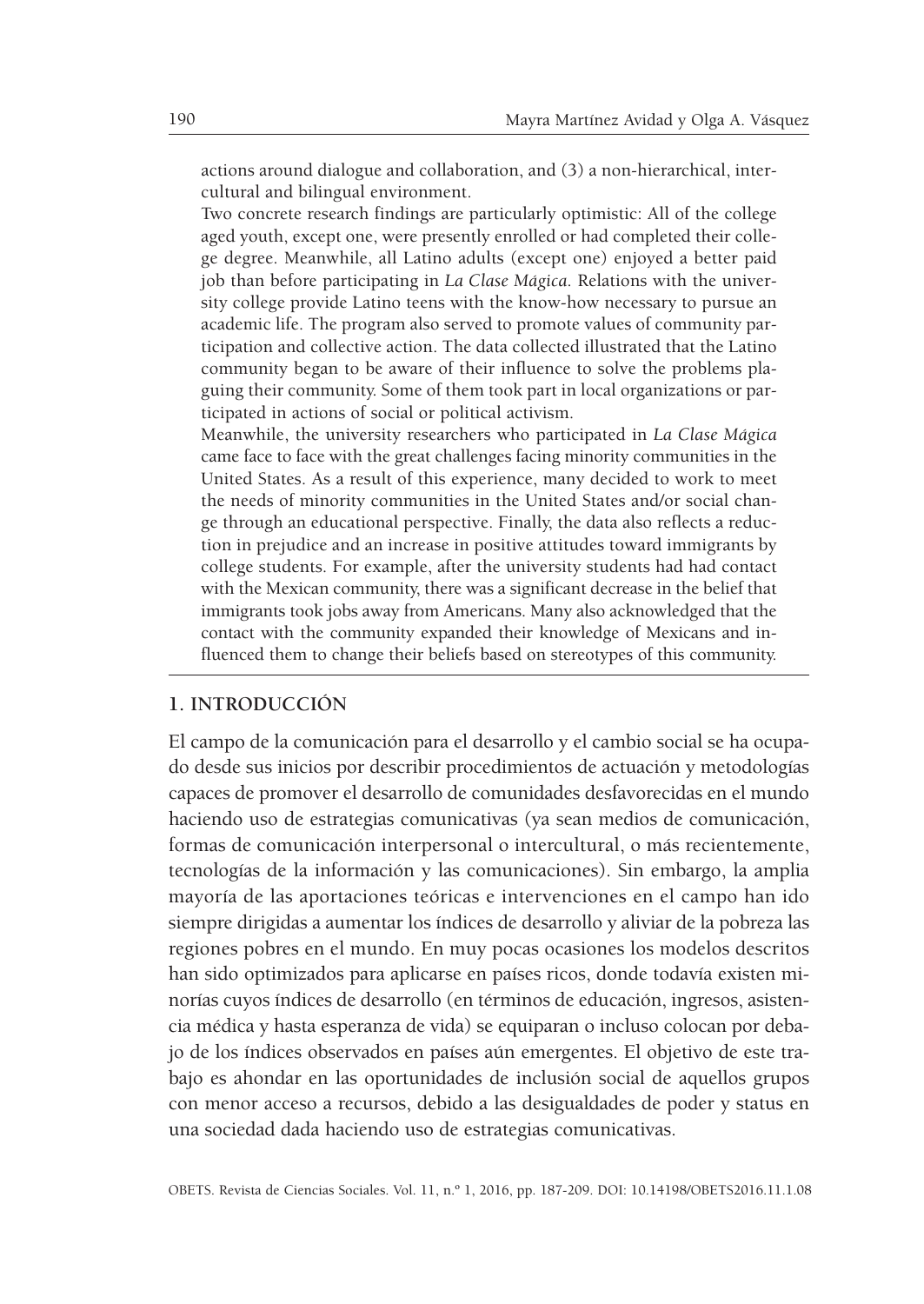Aunque la acción colectiva y la movilización social son estrategias de abajo a arriba, consideramos que organismos e instituciones de índole pública y privada tienen un papel muy importante a la hora de dar respuesta a la problemática de la marginación social a través de programas específicos (Torres Valdés y Campillo Alhama, 2013). En concreto, este artículo plantea un modelo de intervención para el cambio social centrado en promover el desarrollo y la inclusión social de minorías a través de la comunicación intergrupal con miembros de la sociedad mayoritaria. Se parte de la premisa de que, para que tal cambio sea posible, la comunicación y el intercambio debe hacerse en un contexto, y bajo unas condiciones propicias, capaces de favorecer la formación de una coalición de cambio y una nueva conciencia crítica en ambos. Dicha toma de conciencia estimularía conductas dirigidas a corregir las diferencias en el reparto de recursos, incentivando por un lado la movilización de las comunidades desfavorecidas (procesos de acción colectiva) y, por otro, provocando una influencia social de apoyo a su causa (acciones de apoyo tácito al grupo minoritario). Para ello, la interacción y comunicación deben producirse en un contexto de igualdad de status y de colaboración hacia objetivos compartidos.

Este es precisamente el modelo que aplica La Clase Mágica, un programa socioeducativo para comunidades latinas en el sur de California y Texas, donde latinos de bajos recursos y americanos colaboran e interactúan en un entorno bicultural y sin jerarquías. La investigación que aquí se presenta ahonda en los principios metodológicos del programa y ofrece datos empíricos sobre el impacto a largo plazo del mismo en el empoderamiento e inclusión social de los participantes. Todo ello, con vistas a respaldar la hipótesis tentativa según la cual el cambio hacia una sociedad más justa e inclusiva pasa por fomentar una comunicación horizontal entre la sociedad mayoritaria y aquellas minorías en riesgos de exclusión.

#### **1.1. Fundamentos teóricos del cambio social**

La mayoría de los esfuerzos dirigidos a la inclusión social de minorías han estado encaminados a lograr que éstas aumenten su voz y control sobre las instituciones de su país. Las instituciones son elementos críticos para la reducción de la pobreza y la exclusión porque establecen las reglas del juego y con ello, el acceso a los recursos, las capacidades y oportunidades de las personas para avanzar socialmente hacia sus aspiraciones (North, 1990).

Incluso en las sociedades democráticas más avanzadas, la representación institucional –y, por siguiente, la posibilidad de establecer las reglas que definen el acceso a los activos y recursos de un país– varía de unos grupos a otros en base a las identidades sociales. Ello significa que la raza, cultura de origen, idioma,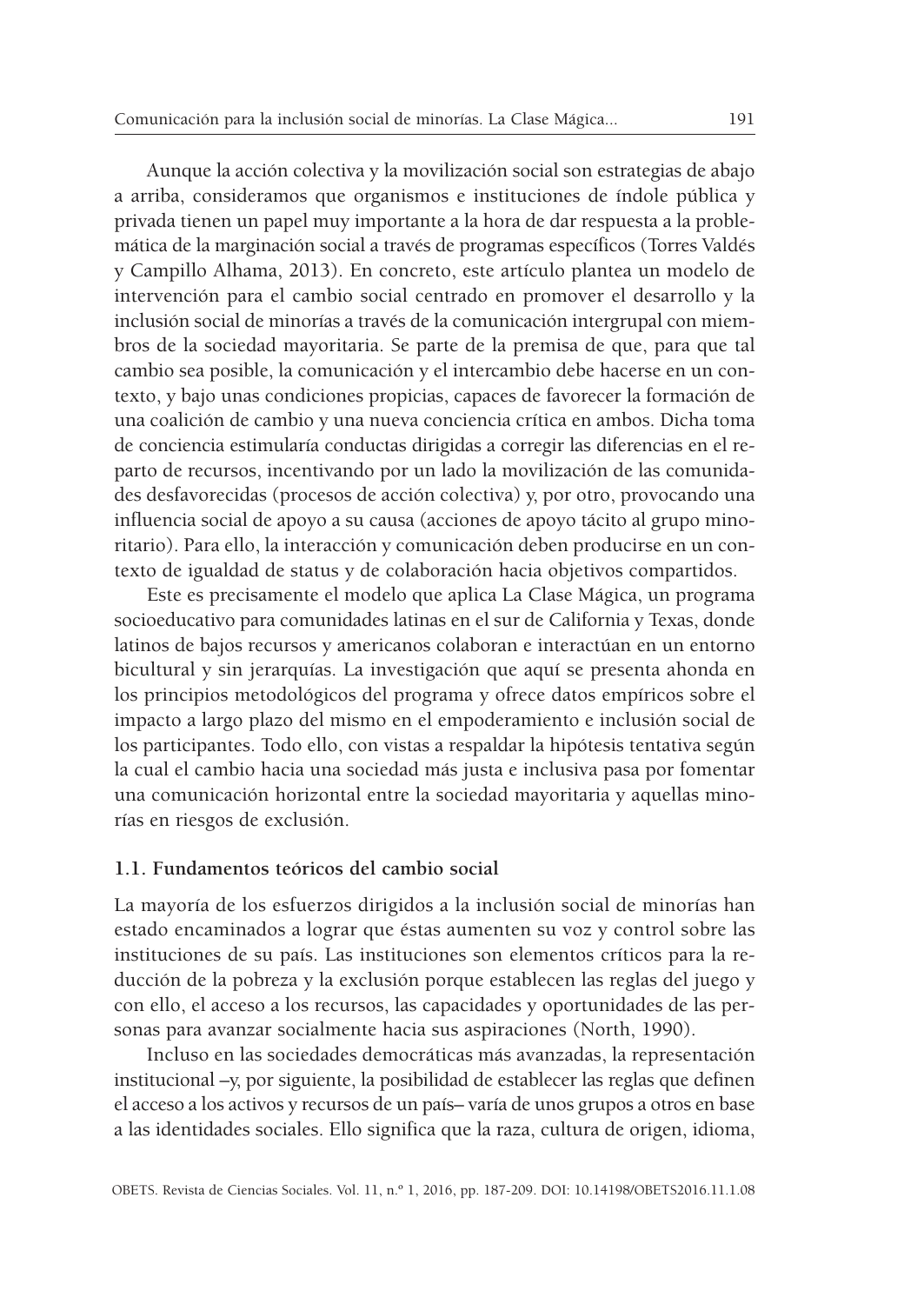género, orientación sexual, ideología política, es decir, los elementos que constituyen una identidad social, determinan en última instancia el acceso a los recursos vitales, normalmente en detrimento de las identidades minoritarias (Bloemraad y Schönwälder, 2013).

Estos grupos con menos representación institucional tendrán menos oportunidades para conseguir cristalizar en la sociedad aquellas normas sociales, leyes, ideas (discursos en términos de Foucault) favorables a sus intereses. No obstante, según el propio Foucault (1991), esta lucha por el poder –esta lucha en última instancia por la hegemonía– es un proceso dinámico y sujeto a cambios. En este sentido, el orden social debe entenderse como una construcción histórica y contingente cuyo terreno es el discurso (Laclau, 1985). Dada la capacidad última de los individuos y grupos para aceptar, oponerse y combinar creativamente las normas y prácticas sociales, los miembros de una sociedad tienen algunas oportunidades para redefinir las reglas del juego. Como lo expresa más recientemente Castells (2009: 38): "Los conflictos nunca acaban, simplemente se detienen gracias acuerdos temporales y contratos inestables que son transformados en instituciones de dominación por los actores sociales que lograron una posición ventajosa en la lucha por el poder".

De esta manera, el empoderamiento puede considerarse como el proceso que permite a un actor social ganar poder de acción, así como capacidad para hacer escuchar su voz e influir en las instituciones (Oxby, 2009). Inclusión y empoderamiento son en este sentido dos fuerzas que se complementan y refuerzan mutuamente para inducir el cambio social (Bennett, 2002). Primero, una comunidad de excluidos se empodera cuando consigue ganar poder de acción y voz suficiente para conseguir un cambio institucional. Una vez que en la sociedad en la que vive dicha comunidad nacen instituciones que prescriben unas normas sociales favorables a sus intereses, se puede decir que se ha producido la inclusión social.

#### **1.2. Conciencia crítica, acción colectiva y empoderamiento**

Aunque existen múltiples propuestas que recogen indicadores cuantitativos y multidimensionales capaces de medir el nivel de exclusión y vulnerabilidad de un grupo social (Nabarro y Larrubia, 2006), existe sin embargo un déficit de concreción a la hora de señalar aspectos que contribuirían eficazmente al empoderamiento de un grupo social. Además de la importancia de la educación, así como de disponer de recursos económicos y materiales (ambos vistos como los máximos exponentes de la movilidad social), este artículo señala otro aspecto de crucial importancia para el empoderamiento de un grupo minoritario. Se considera que, conjuntamente con el capital económico y el capital cultural, es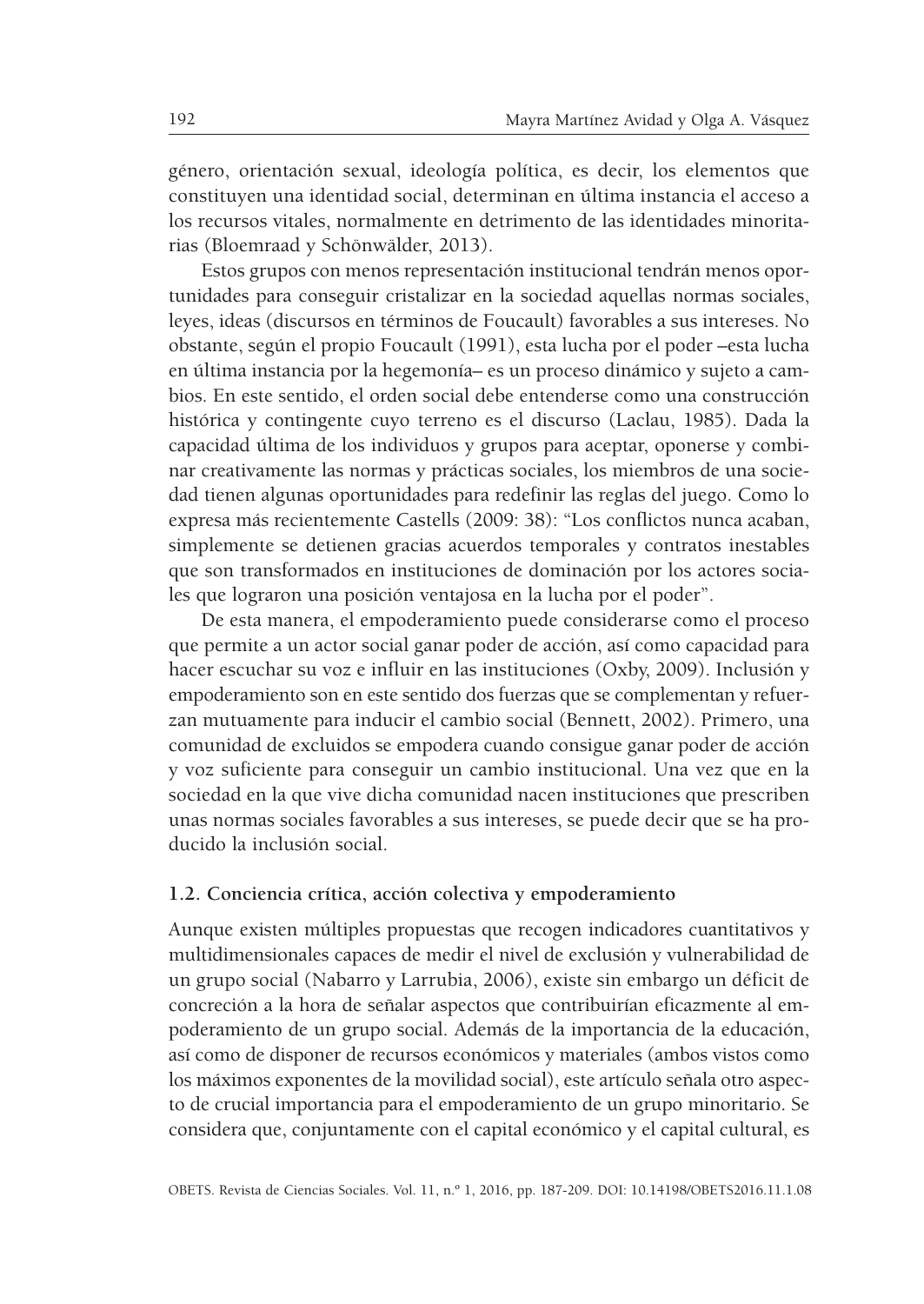necesario disponer de capacidades críticas que le permitan a un grupo tomar conciencia de la relación de desigualdad en la que se encuentra y de las posibilidades de acción que tiene a su alcance para mejorar su situación.

Se parte de la premisa de que la adquisición de una conciencia crítica es un aspecto esencial para que los excluidos perciban la necesidad de emprender acciones colectivas que transformen su vida. Darse cuenta de que las propias condiciones de vida son el resultado de una injusticia ha sido, a lo largo de todos los tiempos, el motivo principal que ha llevado a la sublevación (en algunos casos a las armas) y el principio de muchas conquistas sociales (Bauman, 2009). En este sentido, la formulación de una demanda democrática por parte de un actor excluido del sistema surge de la conciencia de algún tipo de privación y, por siguiente, de la supuesta vulneración del principio de igualdad (Laclau, 2005).

Además de las estrategias de movilización y concienciación desde la base de la propia comunidad –actuaciones a menudo puestas en marcha a través de metodologías como la Movilización Social (Toro y Rodríguez, 2001) o la Comunicación para el Cambio Social (Gumucio-Dagron, 2010)– también la comunicación, entendida como un proceso intersubjetivo a través del cual se conforman las subjetividades individuales y colectivas, contribuye no solo a dotar de sentido a la realidad, sino también a cuestionarla y desafiarla. Las teorías comunicativas de Paolo Freire (2003) están en estrecha relación con esta visión. En este sentido, la comunicación horizontal entre distintos grupos sociales contribuye a poner de manifiesto el estado de privación y la contradicción existente entre las capacidades del grupo minoritario y aquellas a las que tienen derecho, lo que les incentivaría a movilizarse para alcanzar un reparto más equitativo<sup>1</sup>.

#### **1.3. Formación de agentes colectivos para el cambio: el apoyo social**

Además de las capacidades críticas señaladas, otro aspecto muy importante para el empoderamiento comunitario consiste en las relaciones sociales (capital social 2 ) traducidas en apoyos internos como externos por parte de aque-

<sup>&</sup>lt;sup>1</sup> Según la Teoría de la Privación Relativa, empleada precisamente para explicar movimientos subversivos "es más probable que estos actos se produzcan cuando los miembros de los grupos desfavorecidos perciban contradicción entre sus estado actual (capacidades) y aquel al que realmente tienen derecho (expectativas)" (Gil, 1999: 376).

<sup>2</sup> El capital social ya ha sido reconocido como importante activo de movilidad social por autores como Bourdieu (1983), Coleman (1988) y Woolock, M. (2001). Más recientemente autores como Fuchs (2011) han relacionado el capital social y las relaciones sociales con mayores niveles de participación democrática y la formación de acciones colectivas.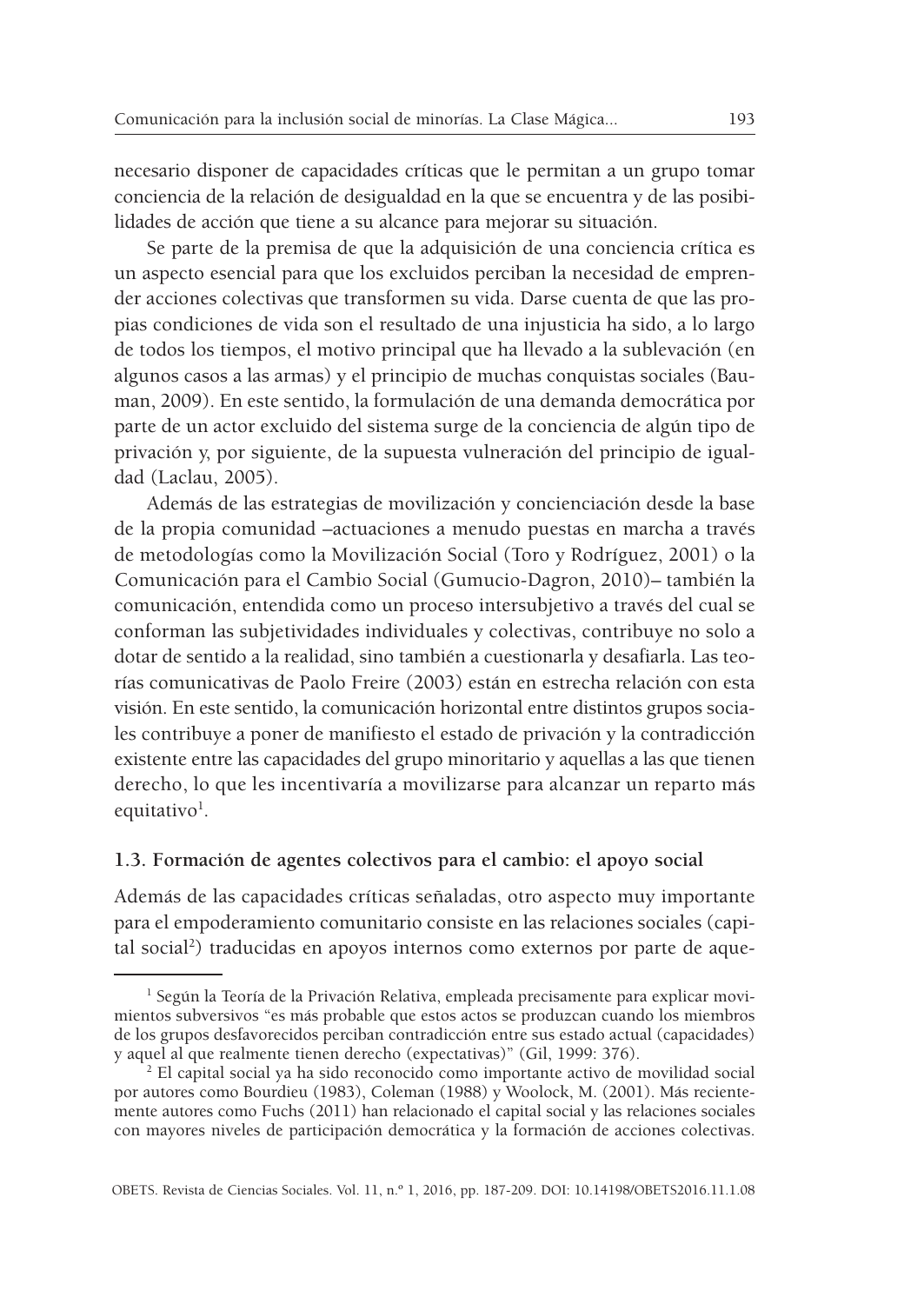llos actores sociales capaces de simpatizar con sus intereses. Dichos apoyos son de máxima importancia para que un grupo que se encuentra en una situación de desventaja comparativa consiga una mayor representatividad institucional. Aunque este trabajo no se inscribe completamente dentro de los límites de la Teoría de Movilización de Recursos<sup>3</sup> (McCarthy y Zald 1977), sí otorga una crucial importancia al hecho de contar con los recursos y apoyos externos, especialmente aquellos institucionalizados, para que el descontento colectivo adquiera el peso social suficiente para lograr cambiar la realidad social y política.

En este sentido, el contacto comunicativo horizontal con grupos desfavorecidos puede suponer una influencia social transformadora también para las identidades mayoritarias. De hecho, no es en absoluto poco común encontrar actores que apoyan causas y demandas sociales que no le son propias. Laclau (2005) llamó a esta solidaridad con las demandas ajenas "articulación equivalencial" y supone, según el autor, la primera condición para la constitución de un agente colectivo.

Esta tendencia de los sujetos a implicarse por mejorar las condiciones de vida de grupos que se encuentran en una situación más desventajosa puede explicarse a partir de algunos supuestos psicológicos. Por ejemplo, según la Teoría de la Equidad, a las personas tampoco les gusta percibir que se benefician de un trato, posibilidades y oportunidades desproporcionadamente favorables frente al resto. En esos casos, experimentan reacciones de malestar o descontento, que tratarán de apaciguar emprendiendo acciones correctivas como el apoyo social (Hofmans, 2012). Desde el punto de vista emocional, el apoyo también se relaciona con un aumento de la autoestima que estimula una visión positiva de uno mismo (Stanfeld, 2006). El apoyo social se concretaría en acciones que benefician directamente a la causa que reivindica una comunidad desfavorecida. Entre ellas cabe señalar el apoyo organizativo, (recursos que fomenten la acción coordinada) apoyo político (acciones de activismo, protestas, asociacionismo en organizaciones que trabajan por la causa), apoyo institucional (ejercido por una persona pública en una institución formal de índole política, académica, empresarial o social).

Este trabajo señala precisamente este último aspecto de acción política coordinada y conjunta, así como la posibilidad de que las relaciones sociales se transformen en organizaciones de acción colectiva en torno a unas demandas concretas.

<sup>3</sup> Aunque la postura de este trabajo es algo menos determinista, (la sola movilización de recursos no condiciona el éxito de un movimiento social), se consideran que los movimientos sociales se desarrollan dentro de los límites de las oportunidades estructurales para el cambio y que dicho cambio dependerá de las capacidades para renegociar la posición en la estructura social. Algo para lo que resulta de vital importancia la cooperación y alianza con otros grupos de poder.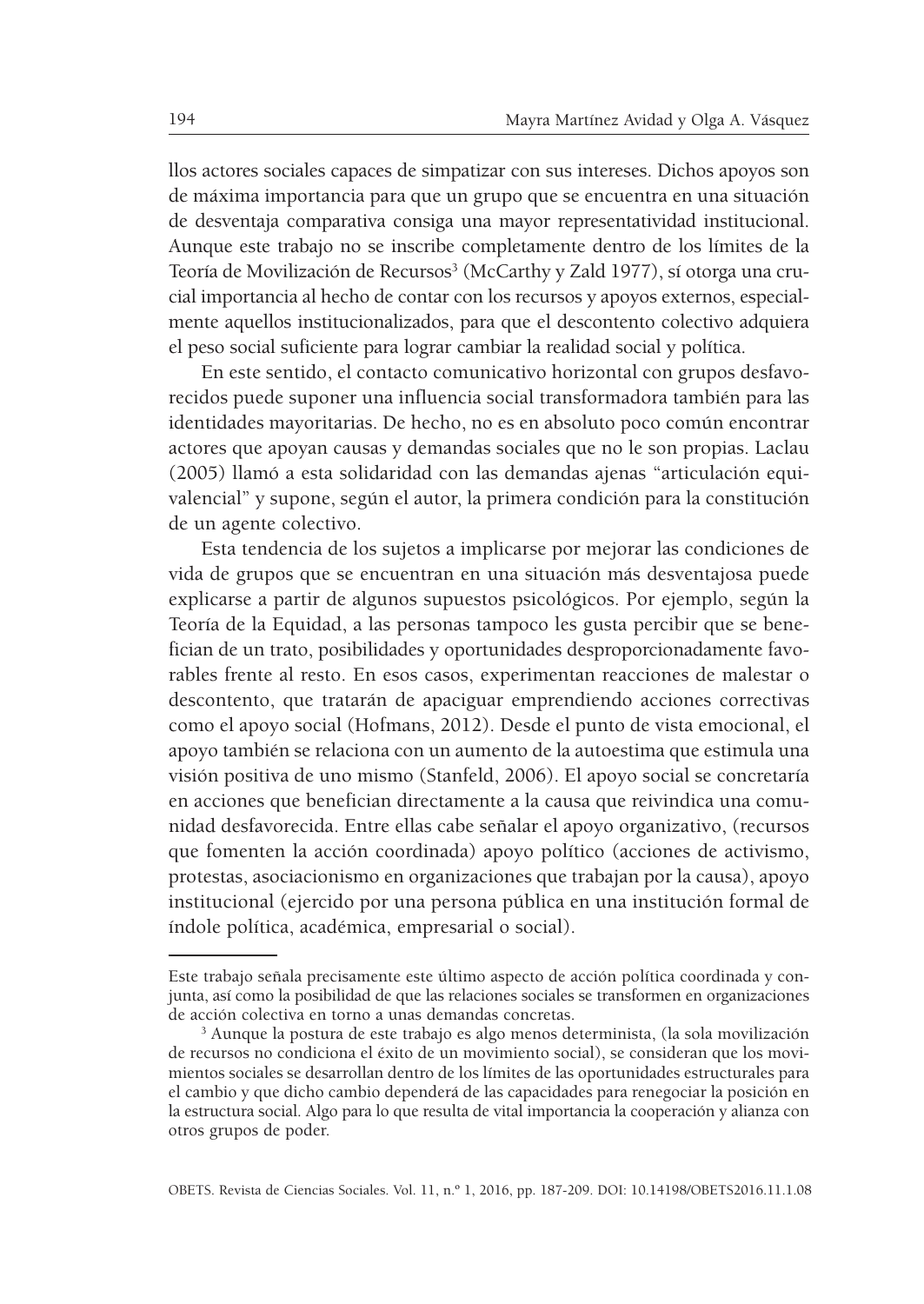#### **1.4. Contextos de mediación y comunicación intergrupales**

Muchas de las investigaciones realizadas en el campo de la psicología de los grupos han demostrado que las interacciones sociales regularizadas constituyen la base de muchos cambios e innovaciones en las sociedades (García Sáiz y Gil, 1999). Fruto de estas innovaciones, se constituyen nuevas formas de entender y concebir la realidad condicionando, en muchos casos, reivindicaciones o demandas sociales colectivas. La construcción de una demanda social involucra tanto a la subjetividad colectiva (entendida como aquellos procesos de creación de sentido sostenidos colectivamente), como a la articulación discursiva capaz de inscribir una situación como una demanda-deseo (Retamozo, 2009). En la construcción de cualquier sentido colectivo, no podemos sin embargo disociar la subjetividad de la intersubjetividad. La pedagogía crítica (Freire, 2003; McLaren y Kincheloe, 2008), pero también el interaccionismo simbólico (Blumer, 1982), la psicología cultural (Vigotsky, 1995; Cole, 1999; Bruner 2000), así como propuestas recientes en educación como el aprendizaje dialógico (Aubert et al., 2008; Racionero y Padrós, 2010), proporcionan excelentes marcos conceptuales para entender de qué manera la comunicación y la acción mediada conjunta afecta al desarrollo individual, social y cultural. Según estas perspectivas teóricas, la realidad es una construcción social que depende de los significados que establecen las personas a través de la comunicación. De esta manera, los significados no son una imposición social (que procede de afuera) sino más bien el fruto de los acuerdos entre los diferentes actores sociales, un acuerdo que se establece dialogando y comunicando, es decir, intersubjetivamente. Si la realidad es una construcción humana, una realidad hecha de significados que a su vez dependen de las interacciones humanas, la comunicación interpersonal e intergrupal es al mismo tiempo el mecanismo para alterar los significados que transformen la cultura, las conductas sociales y la sociedad misma.

Por otra parte, el empleo de estrategias de comunicación intergrupal como acicate para de cambio, tampoco es algo reciente. Desde hace ya varias décadas se han venido utilizando por ejemplo estrategias basadas en el contacto intergrupal para reducir la discriminación sufrida por las minorías (origen también de la marginación social). Los experimentos han tratado de reproducir las condiciones favorables en las que el grupo dominante consigue recategorizar al grupo estigmatizado y reducir el favoritismo endogrupal (importantes antecedentes del prejuicio). En esta línea Pettigrew (1998) propuso algunos requisitos necesarios para que el contacto produzca sus efectos: (a) aprender acerca del grupo minoritario (b) cambio de comportamiento (c) generación de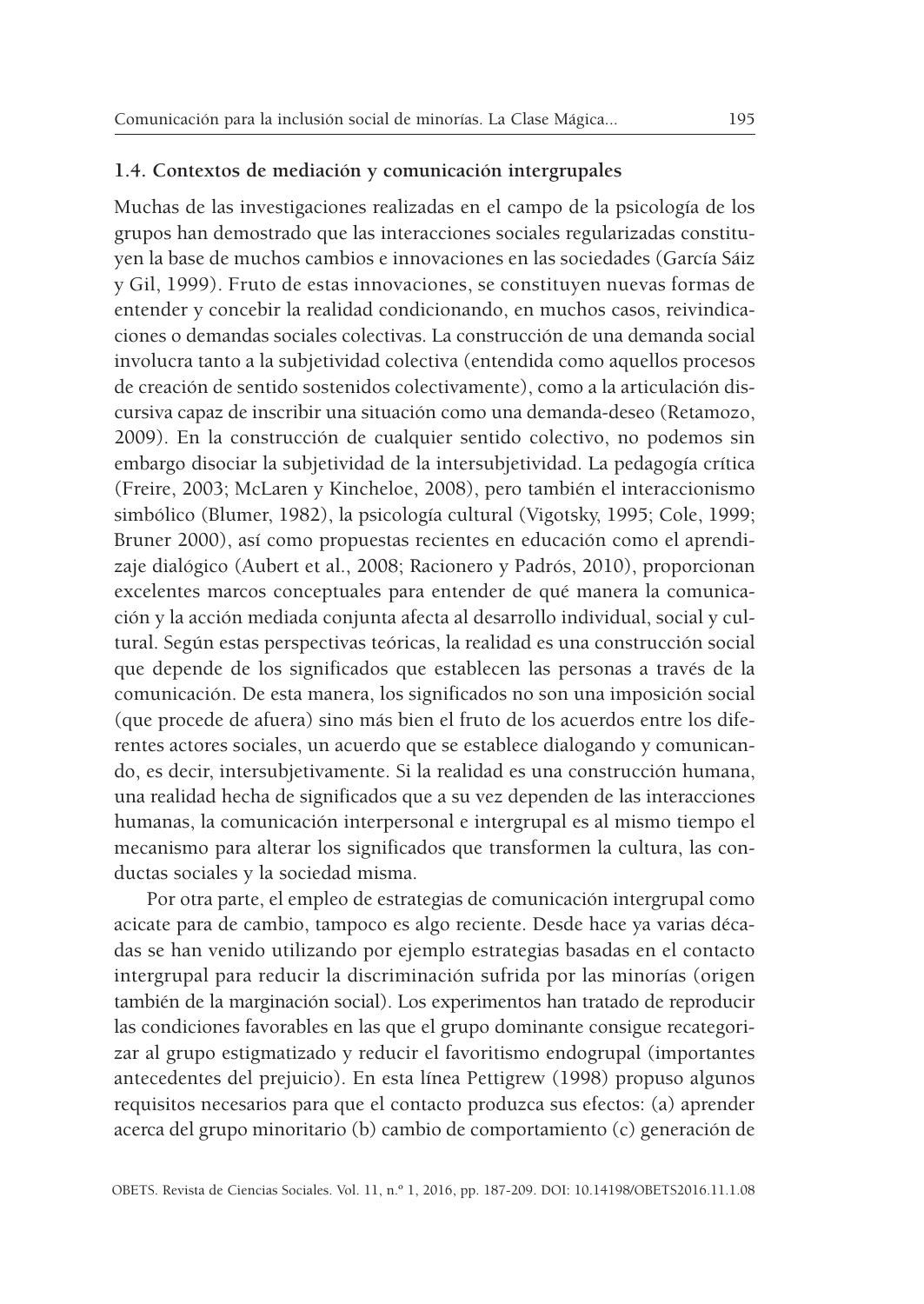lazos afectivos<sup>4</sup>, y (d) reevaluación del exogrupo. El mecanismo de reevaluación incluye una revisión de las creencias del propio individuo sobre el grupo de exclusión, parte de este proceso podría incluir un cuestionamiento de las prácticas sociales que benefician a un grupo sobre otro (McClelland y Linnander, 2006).

El modelo de intervención que proponemos parte, por tanto, de los supuestos teóricos previos, así como de las posibilidades para crear oportunidades para un contacto y un aprendizaje transformativo (Martínez Avidad, 2014).

# **2. ESTUDIO DE CASO DE LA CLASE MÁGICA**

El modelo para el desarrollo y la inclusión social de minorías parte del esquema observado en el programa socioeducativo para comunidades latinas, La Clase Mágica (LCM) (Vásquez, 2003). Este programa nació en 1989 como una adaptación de la comunidad de aprendizaje La Quinta Dimensión (Cole, 2009), especialmente diseñada para responder a las necesidades específicas de los niños residentes en un barrio inmigrante de la ciudad de San Diego, California. Desde entonces, el proyecto ha recogido fondos de diversas fuentes locales y gubernamentales que le han permitido expandirse hasta llegar hoy día a seis centros repartidos por el condado de San Diego<sup>5</sup>. Más recientemente, se han replicado centros de LCM en San Antonio (Texas) Flores, (Vásquez y Clark, 2014), Bogotá, Colombia (Vásquez, 2015), así como en varias localizaciones en España: en la Universidad de Sevilla, Universidad Pablo Olavide y en la Universidad de Barcelona con poblaciones de gitanos (Macías Gómez-Estern y Vásquez, 2014,).

En La Clase Mágica los niños de origen mexicano desarrollan actividades educativas utilizando recursos tecnológicos en colaboración con estudiantes universitarios americanos de la Universidad de California, San Diego (UCSD), quienes se desplazan a los centros dos veces por semana como parte de los requisitos de un curso de *practicum*. Estos estudiantes aplican su conocimiento sobre el desarrollo educativo infantil trabajando de cerca con niños latinos.

<sup>4</sup> Sobre la importancia de las amistades entre grupos, Petigreew es el primero en sugerir que los sentimientos pueden ser más susceptibles al contacto que las propias creencias.

<sup>5</sup> En el momento del estudio, existían seis centros donde se desarrollaba La Clase Mágica en instituciones de la comunidad: dos colegios, dos centros comunitarios, una reserva indígena, además de la pequeña misión en Solana Beach. Todos estos centros estaban dirigidos por 10 coordinadores reclutados en la propia comunidad que trabajan en estrecha colaboración con el personal investigador de la UCSD, la cual proveía a su vez de 70- 90 universitarios matriculados en el *practicum* sobre desarrollo educativo durante el curso académico.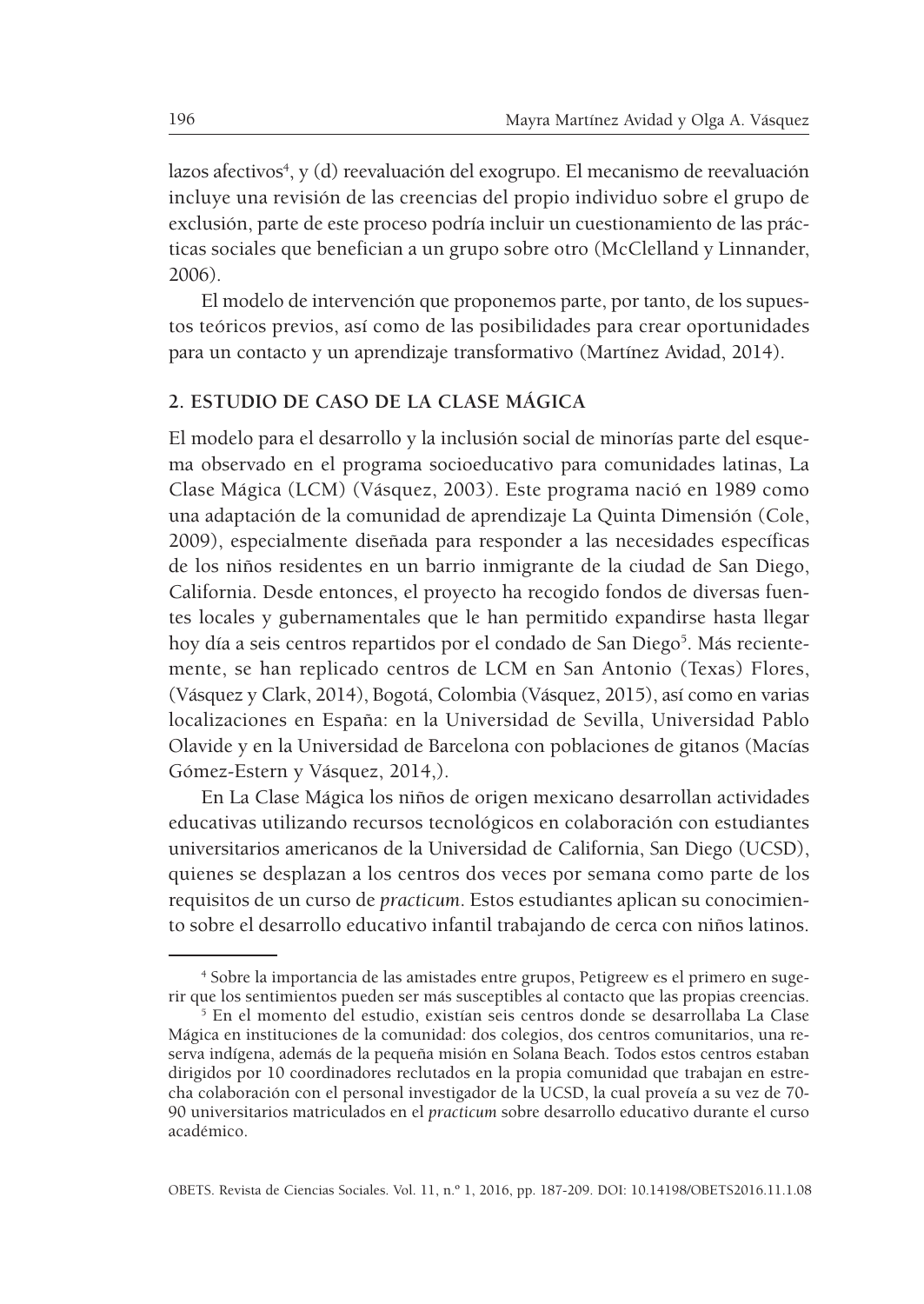Los estudiantes enseñan a los niños mexicanos a manejar los ordenadores y el software educativo y les ayudan con las tareas escolares. Al mismo tiempo, interactúan con los coordinadores del programa (los mexicanos adultos que dirigen las actividades diarias en los centros). Dado que estos estudiantes provienen en su amplia mayoría de familias de un nivel socioeconómico alto, este contacto con la comunidad de bajos recursos es una circunstancia excepcional en sus vidas. Junto con estos universitarios, la universidad aporta una red de investigadores y estudiantes de doctorado quienes desarrollan actividades de investigación en los centros. Se trata de personal contratado por la Universidad, normalmente estudiantes de doctorado para llevar a cabo labores de investigación y coordinación en los centros. Entre sus labores se encuentra realizar pruebas de evaluación, planificar el currículo académico y coordinar con los empleados mexicanos las tareas de los centros. En su trabajo aprenden a desarrollar entornos educativos óptimos y técnicas y metodologías de evaluación. Estos dos participantes provenientes de la universidad (universitarios e investigadores), que disfrutan de un estatus socioeconómico elevado, son representativos de la sociedad americana mayoritaria. Ambos interactúan, se comunican y relacionan con los niños latinos (segunda generación de inmigrantes), así como con los coordinadores de los centros, en su mayoría padres latinos de los niños participando en el programa. El perfil demográfico de estos padres corresponde a personas jóvenes (en su mayoría mujeres) de clase trabajadora con poca fluidez en inglés y sin apenas conocimiento en las tecnologías de la información (Vásquez, 2003). Aunque en principio estos padres se unieron al proyecto como voluntarios, pronto empezaron a percibir un salario por su trabajo en LCM. La principal labor de los padres latinos es crear nuevos materiales curriculares y gestionar las actividades diarias en los centros. El programa pretende contribuir a mejorar su situación económica gracias al propio trabajo que desempeñan en el programa y por medio de la formación y aprendizaje logrado durante su experiencia en LCM. Además, al pasar más tiempo con sus hijos en actividades académicas dirigidas, se persigue que los padres contribuyan positivamente en su rendimiento, a la vez que –del contacto con personal y estudiantes de la universidad– sean más conscientes de los beneficios de la educación universitaria y de la importancia del dominio de las tecnologías.

El proyecto propone dos líneas de intervención como fuentes principales de ampliación de oportunidades sociales y desarrollo comunitario: (1) recursos educativos y tecnológicos, (2) interacción, diálogo y colaboración intergrupal habilitado en un entorno bilingüe, intercultural y sin jerarquías. Estas líneas están dirigidas a generar competencias en los individuos participantes que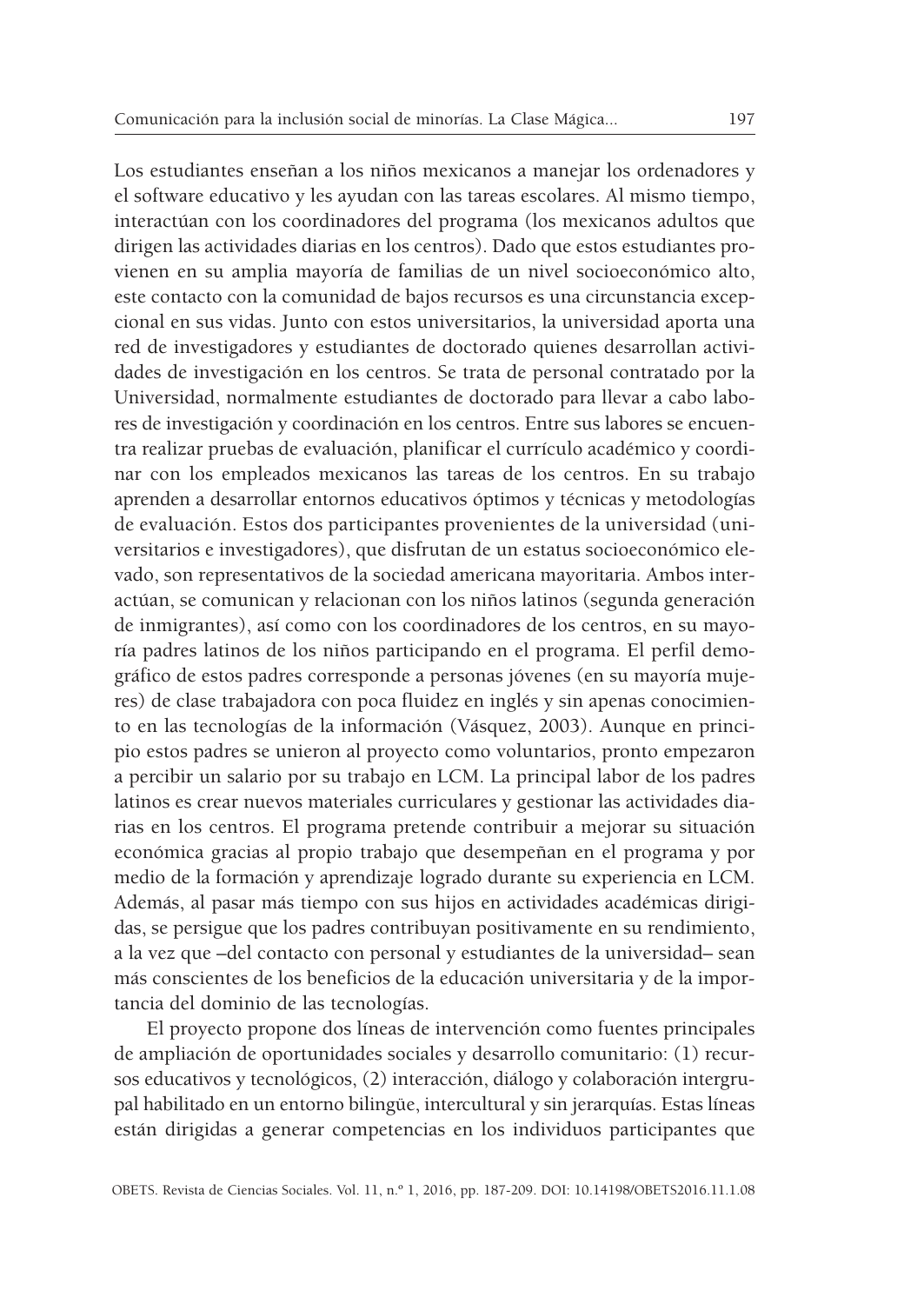contribuyan a ampliar sus oportunidades de mejorar su realidad social presente. El desarrollo y avance social de la comunidad latina descansa, tanto en esa comunicación y diálogo con miembros de la sociedad mayoritaria, como en el desarrollo de sus capacidades a través de la educación y el acceso a las tecnologías de la información y comunicaciones. El proyecto pone un énfasis sustancial en la educación como medio para el aumento de capacidades. Los niños aprenden a sumar, restar, dividir, leer en inglés y realizar análisis sintácticos haciendo uso de las tecnologías de la información. Esa preparación educativa aumenta sus oportunidades sociales futuras y amplía sus posibilidades de ascenso social. El entorno bicultural y bilingüe en el que se desarrolla el programa refuerza, además, la seguridad y autoconfianza de los latinos, otro elemento clave para su desarrollo futuro. La interacción de los propios latinos en un espacio común donde se preserva su idioma y los rasgos de su cultura de origen, refuerza los sentimientos de pertenencia, el sentido de comunidad y de identidad mexicana. La comunidad logra mejorar la conciencia de sí misma y de su situación, adquiriendo una identidad colectiva que aviva su compromiso por participar en acciones que benefician a la propia comunidad latina. Resulta esencial también el papel decisivo que se otorga a la propia comunidad para la coordinación y dirección de los centros. Son los propios mexicanos quienes se encargan de las tareas diarias de las escuelas de LCM, coordinan las actividades y deciden sobre muchos de los aspectos del programa. Por su parte, los participantes provenientes de la universidad estarían adquiriendo un mejor entendimiento del grupo minoritario y desarrollando, mediante la interacción regularizada, actitudes positivas hacia los inmigrantes Latinos. Este aprendizaje sobre el grupo de exclusión pretende contrarrestar la ignorancia acerca de la comunidad latina de inmigrantes y erradicar estereotipos. El programa también busca la creación de lazos afectivos y la familiaridad entre los participantes como un mecanismo para reducir el miedo y el recelo a menudo presente en las personas cuando tratan con inmigrantes y minorías.

#### **2.1. Material y métodos**

El estudio de caso trató de evaluar el impacto del programa La Clase Mágica en varios indicadores que se consideran clave para el empoderamiento, y por tanto, la inclusión social de una minoría. Entre ellos ingresos (capital económico), nivel de estudios (capital cultural) capacidades críticas (participación democrática y acción colectiva) y sociales (apoyo social y reducción del prejuicio). Para la investigación se entrevistó a cuatro grupos participantes: Dos provenientes de la minoría de bajos recursos: (1) adolescentes latinos y (2) adultos latinos; y otros dos miembros de la sociedad americana mayoritaria: (3) investigadores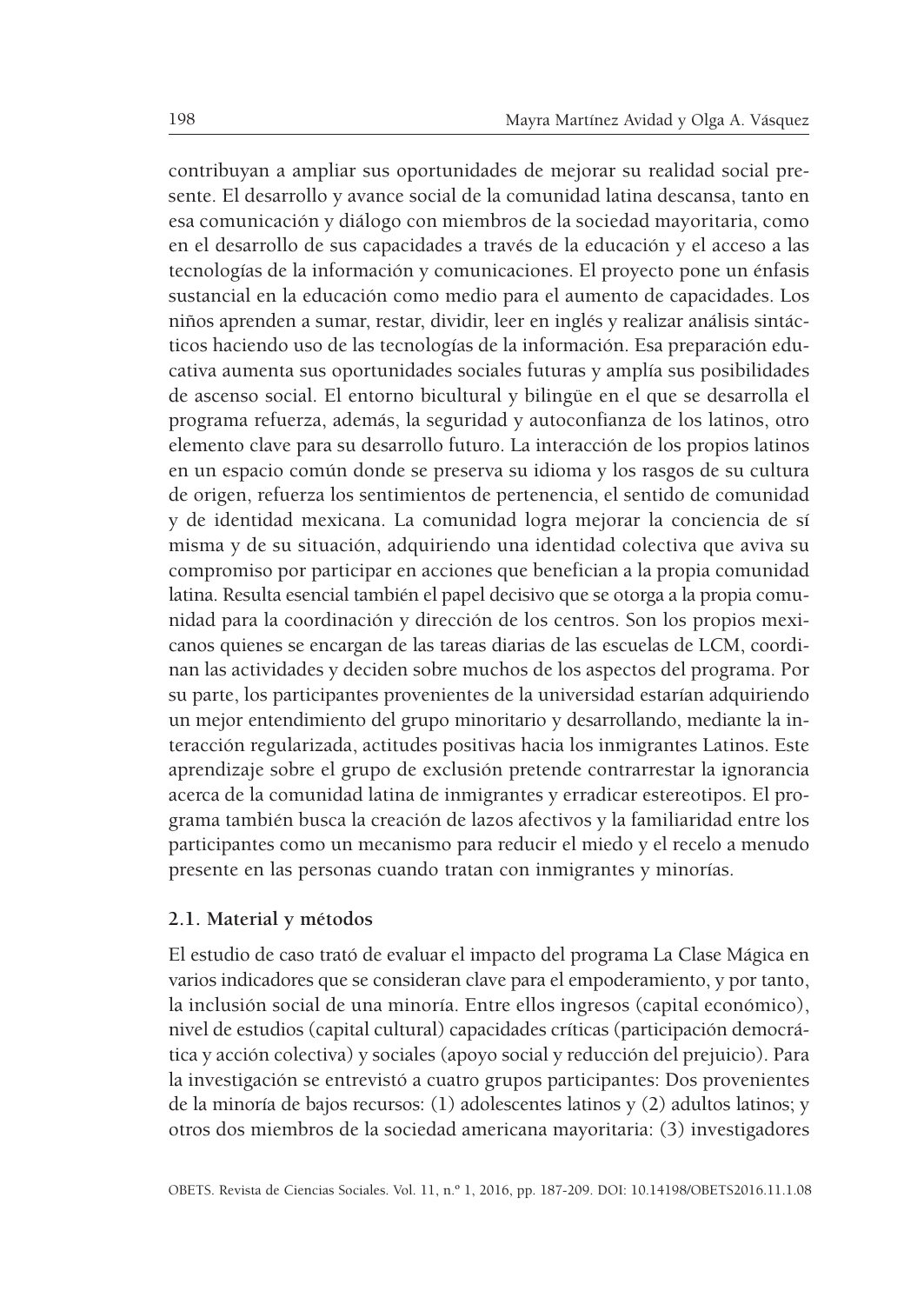y estudiantes de doctorado empleados por la UCSD y (4) estudiantes universitarios de la UCSD. En el caso de los tres primeros participantes, la investigación se centró en todas aquellas personas que habían participado en LCM de modo continuado durante al menos dos años, sin importar el momento de su participación<sup>6</sup>. La muestra corresponde, por tanto, al universo total del colectivo estudiado: todas aquellas personas que participaron en LCM durante al menos dos años. Se administró un único cuestionario vía telefónica a 16 adolescentes de la comunidad, 10 adultos de la comunidad y 20 investigadores de la universidad. En el caso especial del cuarto participante, que participaba en el programa durante períodos de alrededor de tres meses, se seleccionó una muestra de 41 alumnos que participaron en LCM durante un curso académico.

Los cuestionarios dirigidos a la comunidad latina constaban de una primera parte donde se preguntaba sobre la influencia percibida del programa en sus logros académicos, sociales y económicos, etc. y una segunda donde se indagaba en los indicadores objetivos de empoderamiento e inclusión social. En esta segunda parte se preguntaba sobre niveles de educación alcanzados en el caso de los niños, nivel de ingresos en el caso de los adultos y participación en actividades de voluntariado en el caso de ambos. Las respuestas se organizaron en una escala Likert del 1 al 5 con la posibilidad de añadir comentarios que aportaron datos cualitativos sobre los que realizar más interpretaciones. El cuestionario dirigido a los investigadores de la universidad se centraba en las aportaciones del programa para formarles en su carrera de investigadores, así como en su impacto para ser más conscientes de la realidad social de estas comunidades, organizadas en preguntas y respuestas en una escala Likert del 1 al 5 y con posibilidad de añadir comentarios como base de un análisis cualitativo. Finalmente, con respecto a los estudiantes de la universidad, se administró el mismo cuestionario antes y después de su intervención en el programa, el cual contenía alrededor de 60 preguntas organizadas en una escala Likert del 1 al 5 sobre distintas percepciones en torno a los inmigrantes latinos, con el fin de observar variaciones en sus percepciones y actitudes tras su participación en LCM. Asimismo, al final de sus prácticas, se les pidió que comentaran brevemente si su experiencia en La Clase Mágica les había influido para tener un mejor conocimiento de la comunidad latina o si dicha influencia había servido para erradicar algunos estereotipos previos sobre los latinos.

<sup>6</sup> Así, puesto La Clase Mágica llevaba en funcionamiento alrededor de quince años, algunos de los niños que habían participado en el programa durante sus inicios serían adultos de entre 20 y 25 años en el momento de la investigación. Esto, lejos de ser un inconveniente, ayudaría a reflejar el impacto a largo plazo del programa en los logros académicos y sociales de los individuos participantes.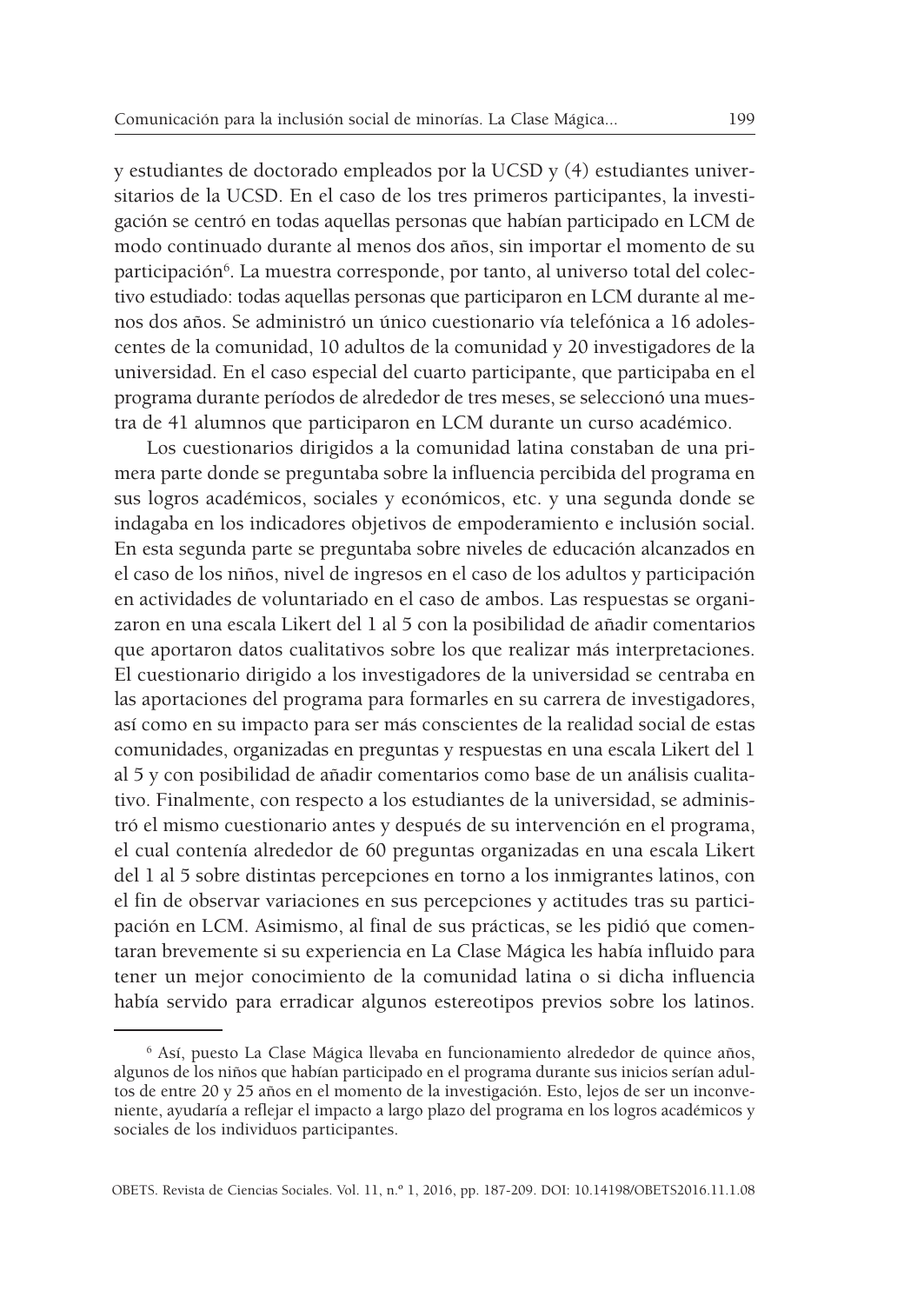Para el análisis de los resultados obtenidos a partir del cuestionario se hizo uso del paquete estadístico SPSS.

### **2.2. Resultados**

#### 2.2.1. Adolescentes latinos

Los resultados muestran que LCM tuvo una fuerte influencia en fomentar el interés de los niños latinos por cursar estudios universitarios. El 78% afirmó que su participación les animó a ir a la Universidad entre "bastante" y "mucho". Entre aquellos que admitieron el impacto de La Clase Mágica en su éxito académico, la mayoría señaló la importancia de trabajar uno a uno con investigadores y estudiantes de las Universidad. Tal y como podemos observar de sus explicaciones en las entrevistas, el contacto y continua interacción con los estudiantes de la UCSD influyó positivamente a la hora de cultivar una visión favorable sobre la educación universitaria. En este contexto, los estudiantes actuaron como modelos para animar a los niños latinos a perseguir un futuro similar. Este sentimiento general puede ser observado en algunos de sus comentarios: J.G. de 25 años, quien participó en LCM cuando tenía 10 años de edad declaró que "los estudiantes universitarios me inspiraron mucho. Sabía que quería ser como ellos. Sobre todo Olga Vásquez, una latina de la UCSD ¡Caray! Ella me sirvió de modelo y me hizo pensar que un día podría lograr lo mismo". Los resultados revelaron que el casi el 66% de los jóvenes latinos (antes niños participando en el programa) había completado un título universitario o estaba en ese momento matriculado en un programa universitario. Si tenemos en cuenta solo a los jóvenes en edad de ir a la universidad, el 90% estaba, de hecho, cursando estudios universitarios o ya había obtenido sus diplomas, lo que supone un porcentaje muy elevado si se compara con la tasa de matriculación de los hispanos en estudios universitarios en Estados Unidos<sup>7</sup>. De las entrevistas también observamos a algunos de ellos interesados en realizar estudios de postgrado. De hecho, encontramos que más del 32% planeaban firmemente realizar estudios de master o doctorado.

Casi el 70% de todos los entrevistados disponía de un empleo estable en el momento de la entrevista. En cuanto a los ingresos percibidos, la mayoría (31%) de los jóvenes se encontraban en la horquilla entre los 20.000 y los 30.000 dólares al año. Dos de los entrevistados ingresaban entre 30.000 y 40.000 dóla-

<sup>7</sup> De acuerdo con los datos de la oficina Censo de Estados Unidos (US Census Bureau), sólo el 7,6% de los mexicanos de 25 años y más mayores poseían un diploma universitario, o estudios más avanzados en 2002. Es más, los datos muestran que el 32% de los mexicanos mayores de 24 años en Estados Unidos no había llegado al noveno grado en el mismo año.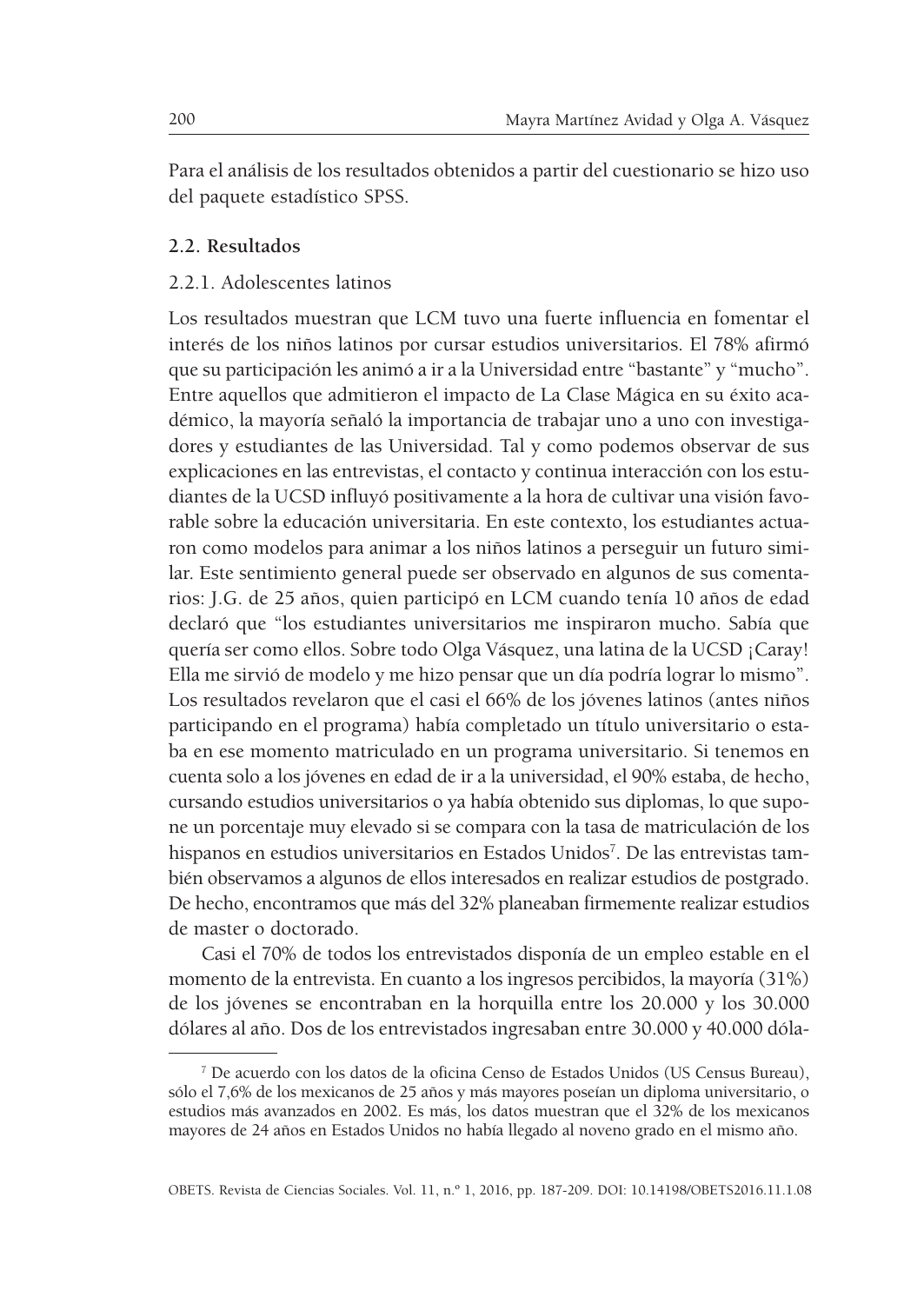# **Gráfico1. Impacto de LCM en el interés de los adolescentes latinos por cursar estudios universitarios**



res al año. Unos ingresos apreciables, si tenemos en cuenta que se trata de jóvenes de entre 13 y 25 años (muchos de ellos son menores de edad)8 . Además, los resultados revelan que su participación en el programa incrementó su interés por participar en el beneficio de la comunidad. Casi todos los jóvenes (95%) que habían participado siendo niños en LCM opinaba que las personas debían involucrarse para favorecer a su comunidad. Una amplia mayoría (93%) pensaba, de hecho, que podían contribuir a solucionar muchos de sus problemas locales si se involucraban de forma activa.

## 2.2.2. Adultos latinos

Por su parte, el 70% de los coordinadores (adultos latinos) aseguraron que su situación económica había mejorado como resultado de su participación en LCM. La posibilidad de ser contratados como coordinadores de los centros suponía un primer paso a la hora de mejorar la situación profesional de estos participantes. El 90% de las personas entrevistadas tenía un empleo fijo. Este alto porcentaje tiene implicaciones importantes, especialmente si tenemos en cuenta que el 90% del personal de la comunidad latina contratado por LCM

<sup>8</sup> Según el retrato estadístico de los hispanos en Estados Unidos realizado por el centro de investigación PewHispanic Reserach, la media de ingresos familiares de los hispanos en 2006 fue de 38.235 dólares al año.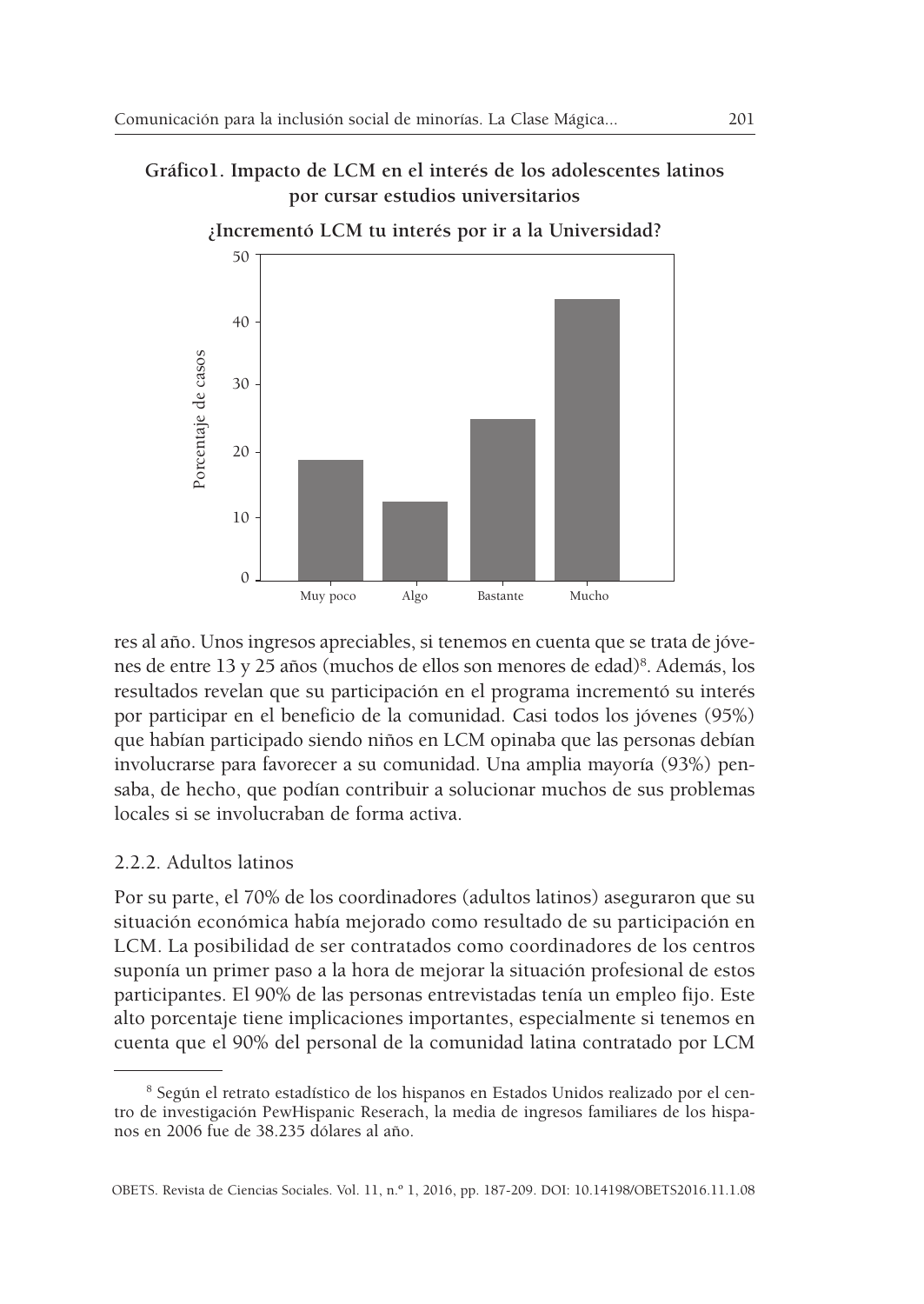# **Gráfico 2. Impacto de LCM en la mejora de condiciones laborales de los latinos adultos**



eran mujeres. V. G., de 48 años de edad en el momento del estudio, admitió que su experiencia como voluntaria en LCM y el apoyo de su hija, que también participaba en el programa como estudiante de la UCSD, le animó mucho a convertirse en maestra. "Antes trabajaba limpiando casas. Ahora soy increíblemente más feliz de ser capaz de trabajar con niños; Los adoro. Siempre fue mi sueño y La Clase Mágica me ha ayudado a cumplirlo".

Aunque sólo el 30% y el 10%, respectivamente, reconocía que participaba en algún tipo de organización o alguna forma de activismo social o político, más del 50% estaba involucrado en actividades de voluntariado dentro de su comunidad. Esta participación tenía lugar fundamentalmente dentro de la parroquia. Estas actividades reflejan la voluntad y determinación de participar en actividades que mejoraran el futuro de la comunidad y la calidad de vida de todos sus miembros. Resulta también indicativo que todos los participantes (100%) que trabajan para conseguir una igualdad de oportunidades, fueran los mismos que admitían sentirse capaces de influir positivamente en los problemas locales de la comunidad. En este sentido, todos los entrevistados estuvieron "de acuerdo" (aunque en diferentes proporciones) acerca del papel positivo de LCM en proporcionar un mejor entendimiento de los recursos comunitarios. Todos ellos también percibían el programa como un estímulo muy positivo a la hora de animar a los latinos a participar en las actividades dentro de la comunidad.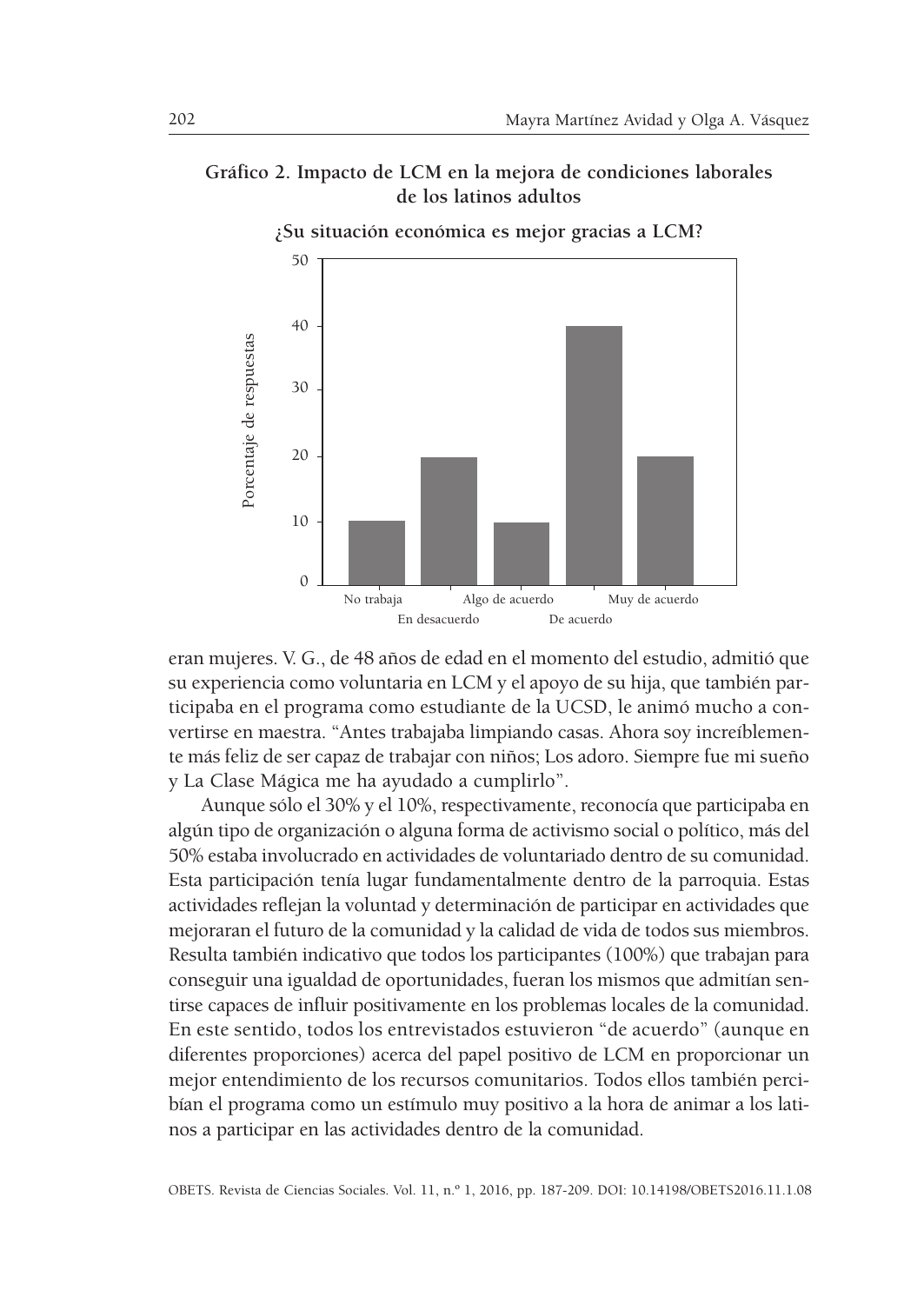#### 2.2.3. Investigadores de la universidad

El 75% de la plantilla de estudiantes de la UCSD que participó activamente en el programa durante varios años continuó su trabajo investigador después de que trabajaron en LCM. De los 20 entrevistados, ocho poseía un título de doctorado y tres un título de master en el momento de la entrevista, mientras que dos estaban en esos momentos cursando un programa de doctorado y tres cursando un programa de master. Los resultados indican que el campo de investigación de la mayoría (65%) de los investigadores empleados por la universidad estaba íntimamente relacionado con La Clase Mágica. Educación, idiomas, estudios culturales y étnicos eran los campos estrechamente relacionados con el programa. Más de la mitad del personal universitario entrevistado ganó interés por el ámbito de la educación y decidió poner en práctica su conocimiento trabajando para satisfacer las necesidades de las comunidades minoritarias en Estados Unidos y/o trabajar por el cambio social desde una perspectiva educativa. Los datos demuestran que 7 de los 20 entrevistados estaban en esos momentos trabajando para colegios o universidades en comunidades de bajos recursos. Participar en LCM supuso también una importante influencia para los investigadores y doctorandos de la universidad. Los resultados indican que el 65% de los antiguos empleados universitarios estaban en

# **Gráfico 3. Acuerdo entre los investigadores de la UCSD sobre la importancia de trabajar ellos mismos por la igualdad de oportunidades**



**Es importante que yo trabaje por la igualdad de oportunidades**

OBETS. Revista de Ciencias Sociales. Vol. 11, n.º 1, 2016, pp. 187-209. DOI: 10.14198/OBETS2016.11.1.08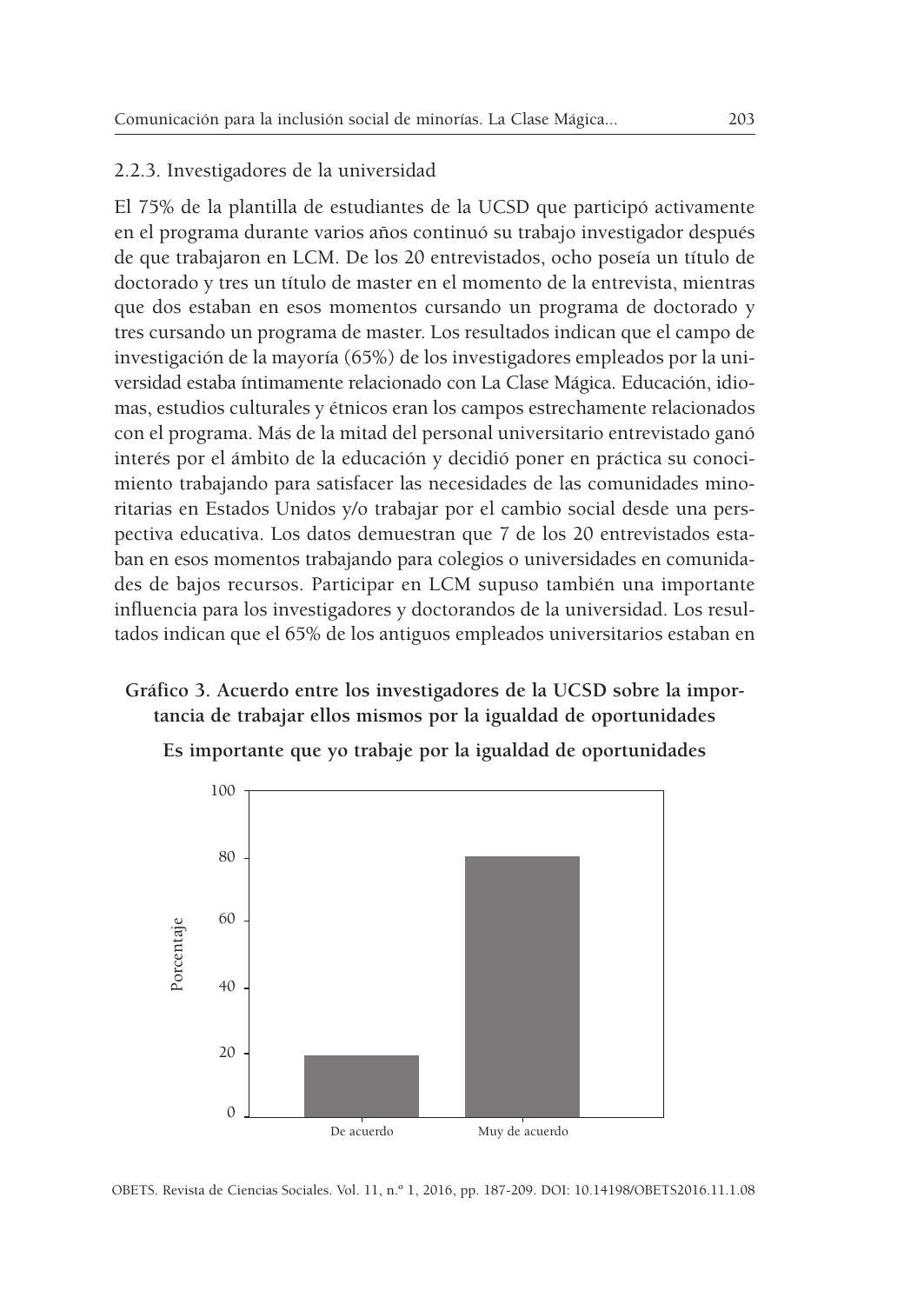el momento del estudio participando como voluntarios en algún tipo de organización, involucrados en algún tipo de activismo político o en otras actividades de ciudadanía social orientadas a mejorar el bienestar de los latinos en Estados Unidos. Un ejemplo lo constituye un antiguo investigador que en el momento de la entrevista participaba activamente en el Centro Legal de La Raza, una agencia de servicios legales y de desarrollo comunitario cuya misión es dar apoyo a los latinos de bajos ingresos mediante una representación legal bilingüe. J. P. trabajaba para proporcionar apoyo legal sobre temas de empleo, derechos de estudiantes, inmigración, asistencia social, y protección al consumidor. "Muchos inmigrantes no hablan inglés o no conocen el sistema legal americano. Nosotros les proporcionamos una asistencia específica en cualquier cuestión legal y les ayudamos a conocer sus derechos", explicaba J.P.

#### 2.2.4. Estudiantes de la universidad

De los resultados de la comparación entre el pre-cuestionario administrado antes de su participación en La Clase Mágica y el post-cuestionario administrado inmediatamente después de dicha participación (entre los cuales existe un intervalo de alrededor un mes y medio), puede observarse una variación significativa en 5 pares de ítems. Los resultados reflejan que disminuyeron significativamente los estudiantes universitarios de la UCSD que creían que los inmigrantes quitaban trabajo a los estadounidenses. Igualmente se observa que disminuyó significativamente el número de universitarios que estaba de acuerdo con que el Gobierno americano gastara más recursos para impedir que los inmigrantes ilegales entraran al país. El resto de variables que experimentan un cambio significativo tienen que ver con la extendida creencia entre los americanos de que la mayoría de los inmigrantes prefieren quedarse en Estados Unidos y convertirse en ciudadanos americanos y que por lo tanto no tienen interés de volver a sus países de origen.

Como complemento al estudio cuantitativo, se pidió a los alumnos que comentaran brevemente (de forma anónima si lo preferían) si pensaban que su experiencia en la comunidad latina les había hecho aprender algo sobre la comunidad o contribuido a erradicar algunos de los estereotipos que albergaban sobre los latinos. Casi el 70% de los entrevistados admite en sus comentarios que el contacto con la comunidad amplió su conocimiento sobre la comunidad latina e influyó a la hora de erradicar ideas previas basadas en estereotipos. Algunos de los comentarios subrayan un marcado cambio de actitudes. Por ejemplo, algunos estudiantes reconocieron que antes de su experiencia en La Clase Mágica solía criminalizar inconscientemente a los latinos y albergaba miedos y creencias de que la mayoría pertenecía a bandas. K.R relata en sus comen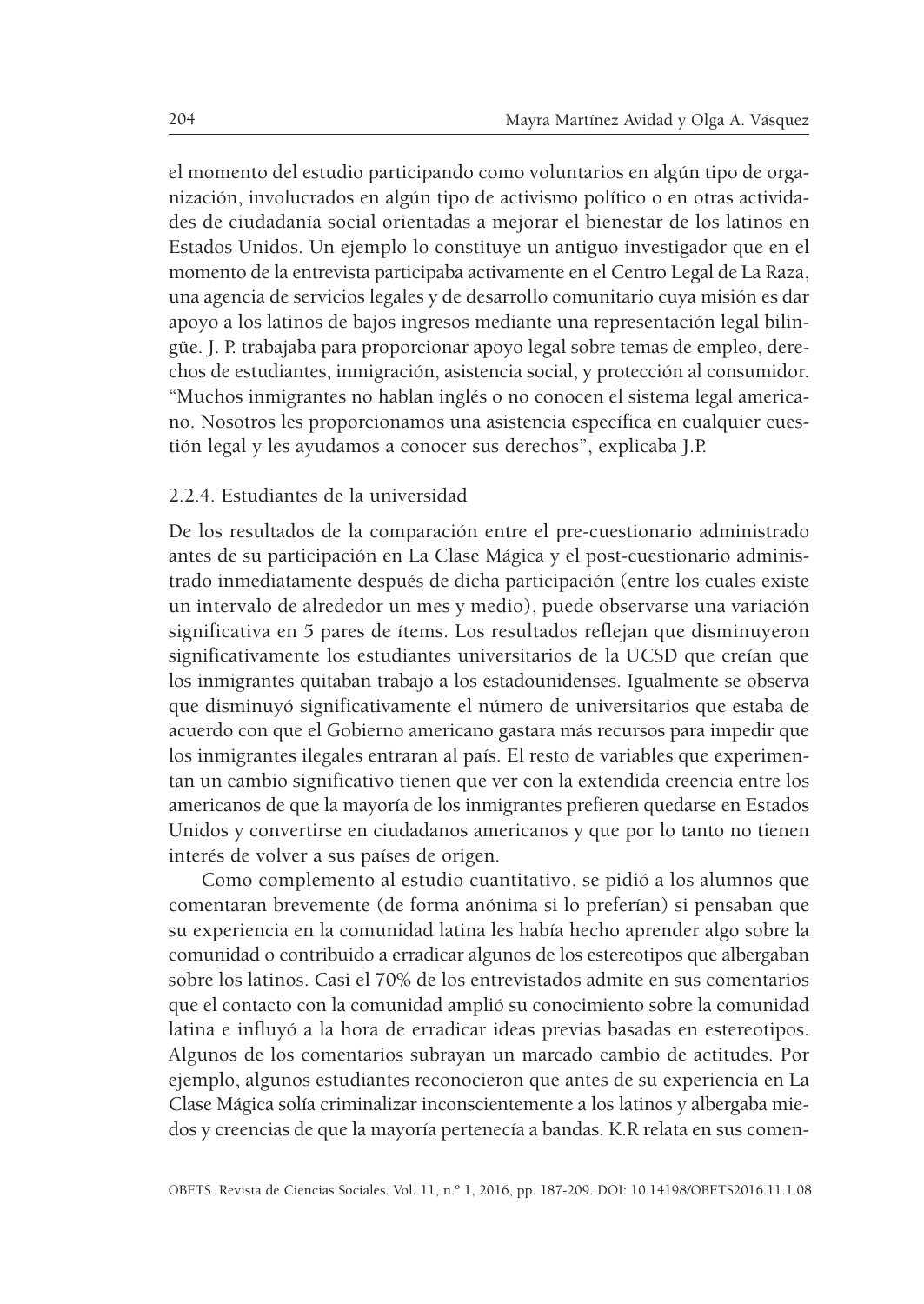tarios que "Durante mi primer acercamiento al centro estaba llena de nerviosismo. Me hacía sentir incómoda el entrar en un aula de la comunidad latina. De mis experiencias en el instituto sabía que los latinos se juntaban entre sí y me daban mala impresión pues había rumores por ahí de que muchos pertenecían a bandas. Sin embargo, entré en la clase por primera vez un miércoles por la mañana y todos los miedos se disiparon. Estos niños de 3 a 5 años no tenían una vida predestinada y eran sólo niños con ganas de aprender".

Otros estudiantes reconocían que el contacto les había ayudado a modificar estereotipos comunes sobre la comunidad latina, como aquellos que les describen como personas perezosas y poco interesadas por aprender inglés, educarse o integrase en la sociedad americana. En algunas ocasiones, los estudiantes de la Universidad de California reconocían que su contacto directo con los mexicanos les había hecho aprender sobre la comunidad, corregir algunas ideas equivocadas y ser conscientes de algunos atributos positivos hasta el momento desconocidos sobre la comunidad latina. De los comentarios es posible también apreciar que las relaciones con niños y adultos mexicanos en La Clase Mágica habían desencadenado reacciones de empatía y amistad que habían transformado muchas de las actitudes (y posiblemente a partir de ahora conductas) hacia los inmigrantes.

#### **3. DISCUSIÓN Y CONCLUSIONES**

Las bases teóricas para el cambio social se inscriben en las relaciones de poder construidas sobre la base de la identidad social y el estatus económico y que a su vez están mediadas por las instituciones sociales. Éstas prescriben las normas y leyes que determinan el acceso a los recursos vitales para cada una de las identidades sociales en una sociedad, siendo las minorías las más perjudicadas en dicho reparto por su, a su vez, limitada influencia en dichas instituciones. El modelo de intervención propuesto se dirige a activar el proceso de empoderamiento que permita a las minorías aumentar su influencia y su voz. La inclusión social sería fruto de esta influencia.

Inspirado en los fundamentos de la psicología cultural, la pedagogía crítica y el aprendizaje dialógico, el modelo coloca en el centro mismo de la intervención al proceso comunicativo por ser el origen de las subjetividades y de los significados que dan a la estructura social. El modelo propone, así, un diálogo horizontal y sin jerarquías entre la comunidad minoritaria y la mayoritaria en un contexto óptimo en el que la reconstrucción de sentido se oriente a la solidaridad y cohesión intergrupales.

Los principios distintivos del modelo parten de suponer que los cambios en la estructura social no sólo dependen de capacitar al grupo minoritario,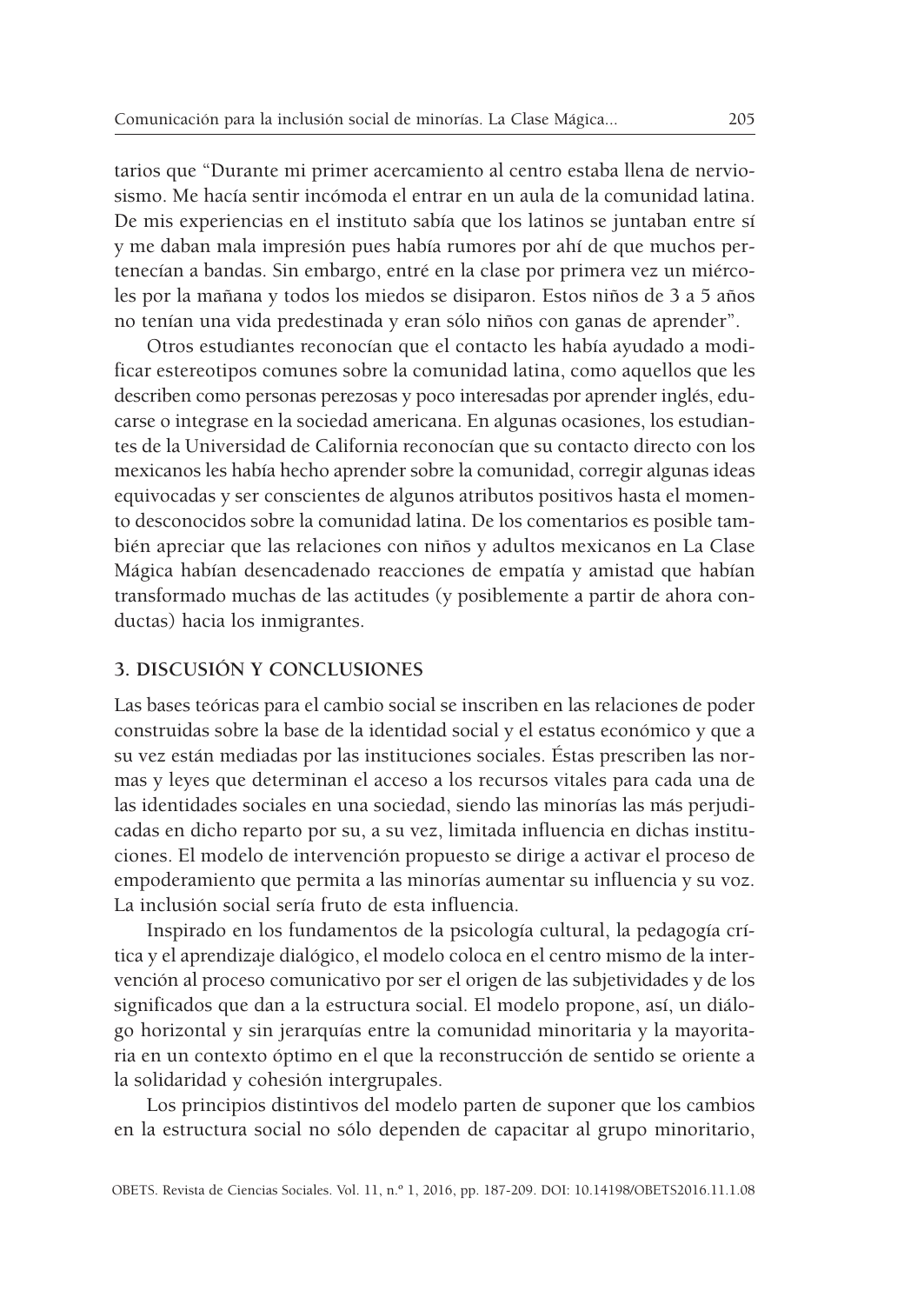sino de inducir una serie de cambios en la comunidad mayoritaria comenzando por la simple reducción del prejuicio, pero aspirando también a producir actitudes de apoyo tácito al grupo excluido. El papel de la comunicación en este proceso resulta crucial, ya que es la interacción humana, el diálogo y la comunicación entre los diferentes grupos sociales el elemento clave capaz de elevar el nivel de concienciación sobre problema de la exclusión social.

En este sentido, La Clase Mágica proporciona un contexto de colaboración e interacción óptimo entre la cultura minoritaria y mayoritaria el cual fomenta la formación de relaciones sociales, así como actitudes de acción colectiva. Los espacios de interacción de LCM reproducen la condiciones óptimas para la reducción del prejuicio al mismo tiempo que fomentan la creación de relaciones intergrupales basadas en la colaboración y provocando vínculos de amistad y confianza que desencadenan respuestas de apoyo social. Consiste en el diseño de espacios educativos innovadores dentro de la comunidad (en ocasiones dentro de escuelas locales) mediante la participación de los dos grandes agentes sociales que conforman la comunidad de aprendizaje: la propia comunidad (niños y padres latinos) y la comunidad universitaria de la Universidad de California, San Diego (universitarios e investigadores).

Los dos ejes en los que se centra el programa socioeducativo La Clase Mágica: (1) recursos educativos y tecnológicos, (2) interacción, diálogo y colaboración intergrupal habilitado en un entorno bilingüe, intercultural y sin jerarquías, contribuyeron a elevar muchos de los índices propuestos en este artículo para alcanzar inclusión social. Aunque el estudio no ahonda en si la comunidad latina consiguió finalmente alcanzar una mayor influencia en las instituciones sociales clave en California, la investigación demuestra que la mayoría de los participantes disponen de un poder de participación y de una capacidad de hacer escuchar su voz superior a la mayoría de los latinos en Estados Unidos. Los más elevados niveles de estudios de los niños latinos; la relativamente mejor situación económica de los adultos; su mayor compromiso por mejorar las condiciones de vida de la comunidad; y el apoyo tácito de la mayoría de los americanos pertenecientes a la sociedad dominante; hacen pensar, al menos, que la comunidad latina participante en LCM se encuentra en la senda para conseguir influir, promover y negociar un mejor acceso a los recursos que mejoren su vida.

#### **REFERENCIAS**

Aubert, A., Flecha, A., García, C., Flecha, R., Racionero, S. (2008). *Aprendizaje dialógico en la sociedad de la información*. Barcelona: Hipatia Editorial.

Bauman, Z. (2009). *El arte de la vida. De la vida como obra de arte.* Barcelona: Paidós. Bennett, L. (2002). "Using empowerment and social inclusion for pro-poor growth: a

theory of social change". World Bank, Social Development Strategy paper.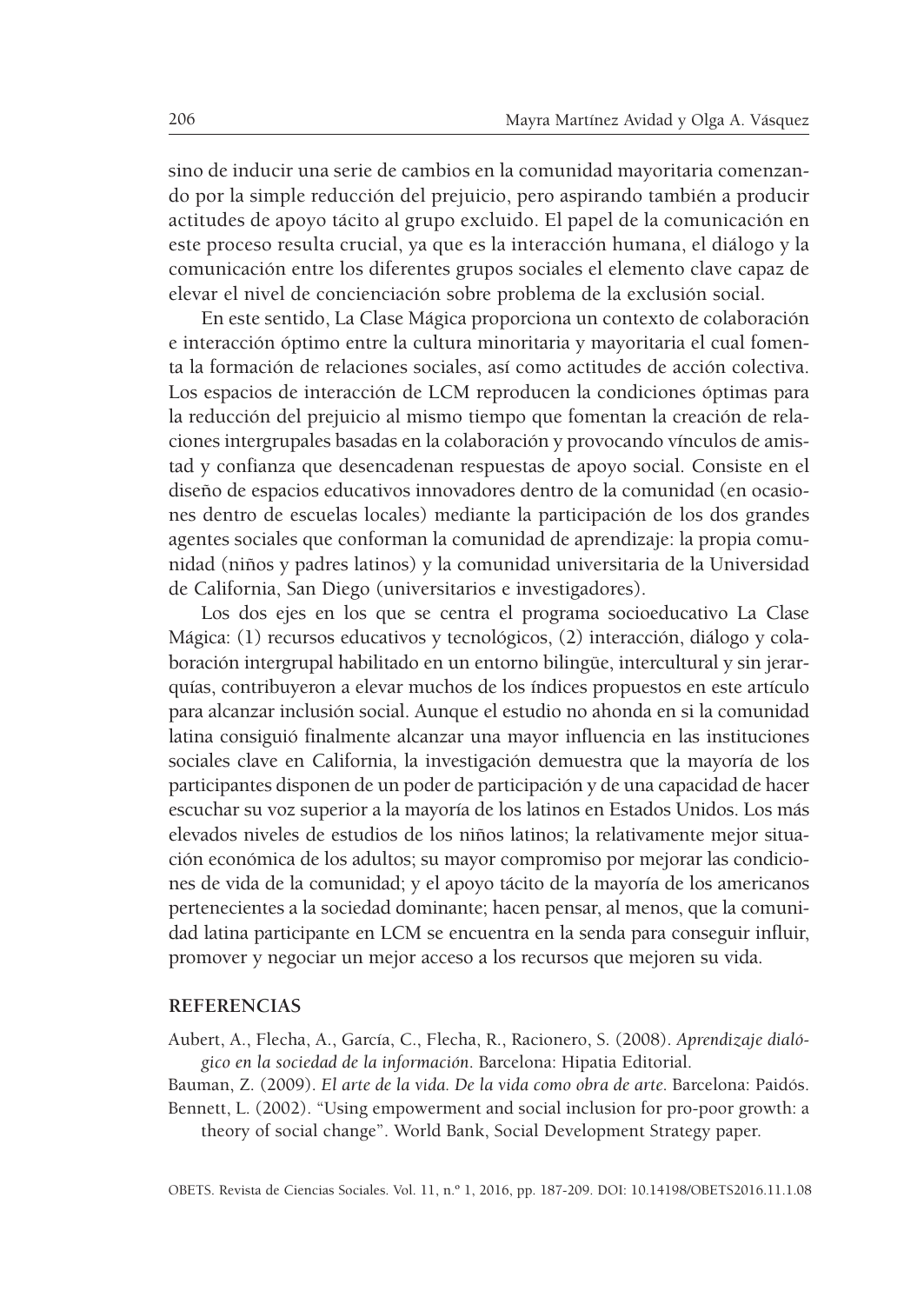- Bloemraad, I., Schönwälder, K. (2013). Immigrant and ethnic minority representation in Europe: Conceptual challenges and theoretical approaches. *West European Politics*, *36*, 564-579.
- Blumer, H. (1982). *El Interaccionismo simbólico, perspectiva y método*. Barcelona: Hora D<sub>L</sub>
- Bourdieu, P. (1986). The forms of capital. En J. C. Richardson (Ed.). *Handbook of theory and research for the Sociology of Education* (pp. 241-258). New York: Greenwood Press.
- Bruner, J. (2000). *La educación, puerta de la cultura*. Madrid: Visor.
- Castells, M. (2009). *Comunicación y poder*. Madrid: Alianza editorial.
- Cole, M. (1999). *Psicología Cultural*. Madrid: Morata.
- Cole, M. (2009). Designing, implementing, sustaining and evaluating ideocultures for learning and development: The case study of the Fifth Dimension. En B. Sevda & A. Aksukoc (Eds.). *Perspectives on Human Development, family and culture* (pp. 331-349). New York, NY: Cambridge University Press.
- Coleman, J. C. (1988). Social capital in the creation of human capital. *American Journal of Sociology, 94*, 95-120.
- Flores, B. B., Vásquez, O. A., Clark, E. R. (2014). *Generating transworld pedagogy*: *Reimagining La Clase Mágica*. New York: Lexington Publishers, Rowman Littlefield publishing group.
- Foucault, M. (1991). *Microfísica del poder*. Madrid: La Piqueta. (Obra original publicada en 1979).
- Freire, P. (2003). *Pedagogía del oprimido*. Madrid: Siglo XXI. (Obra original publicada en 1970).
- Fuchs, C. (2011). *Foundations of Critical Media and Information Studies*. New York: Routledge.
- García Sáiz, M., Gil, F. (1999). Procesos de influencia social. En F. Gil y C. M. Alcover (Eds.). *Introducción a la psicología de los grupos* (pp. 251-279). Madrid: Pirámide.
- Gil, F. (1999). Relaciones intergrupales. En F. Gil y C. M. Alcover (Eds.). *Introducción a la psicología de los grupos* (pp. 357- 386). Madrid, Pirámide.
- Gumucio-Dagron, A. (2011). Comunicación para el cambio social: clave del desarrollo participativo. *Signo y Pensamiento*, *58*, 26-39.
- Hofmans, J. (2012). Individual differences in equity models. *Psycologica*, *33*, 473-482.
- Laclau, E. y Mouffe, C. (1985). *Hegemony and socialist strategy. Towards a radical democratic politics*. London: Verso.
- Laclau, E. (2005). *La razón populista*. Buenos Aires: Fondo de Cultura Económica.
- Martínez Avidad, M. (2014). La Clase Mágica: Creating opportunities for transformative learning. En B. B. Flores, O. A. Vásquez y E. R. Clark (Eds.). *Generating transworld pedagogy*: *Reimagining La Clase Mágica* (pp. 33-47). New York: Lexington Publishers, Rowman Littlefield publishing group.
- Macías Gómez-Estern, B. y Vásquez, O. (2014). La Clase Mágica goes international: Adapting to new sociocultural contexts. En B. B. Flores, O. A. Vásquez y E. R. Clark (Eds.). *Generating transworld pedagogy*: *Reimagining La Clase Mágica* (pp. 193- 209). New York: Lexington Publishers, Rowman Littlefield publishing group.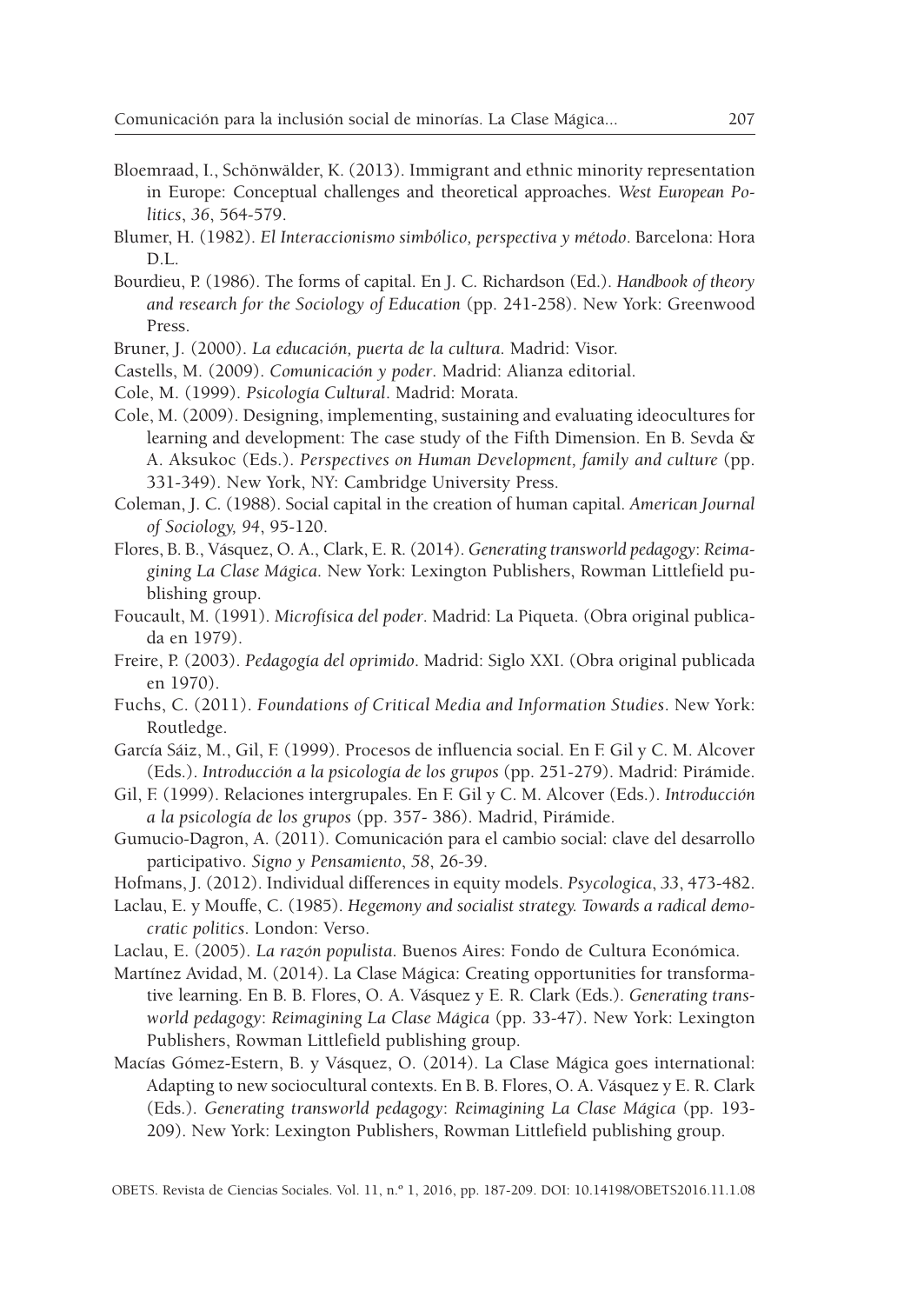- Navarro, S. y Larrubia, R. (2006). Indicadores para medir situaciones de vulnerabilidad social: propuesta realizada en el marco de un proyecto europeo. *Baética, 28*, 485-506.
- McCarthy, J., Zald, M. (1977). Resource mobilization and social movements: A partial theory. *American journal of sociology, 86*, 1212-1241.
- McLaren, P., Kincheloe, J. (2008). *Pedagogía crítica: De qué hablamos, dónde estamos*. Barcelona: Graó.
- McLelland K., Linnander E. (2006). The role of contact and information in racial attitude change among white college students. *Sociological Inquiry*, *76*, 81-115.
- North, D. (1990). *Institutions, institutional change and economic performance*, Cambridge: Cambridge University Press.
- Oxoby, R. (2009). Understanding social inclusion, social cohesion, and social capital. *International Journal of Social Economics*, *36*, 1133-1152.
- Pettigrew, T. (1998). Intergroup contact theory. *Annual review of psychology*, *49*, 65- 85.
- Racionero, S., Padrós, M. (2010). The Dialogic Turn in Educational Psychology. *Journal of Psychodidactics*, *15*, 143-162.
- Retamozo, M. (2009). Las demandas sociales y el estudio de los movimientos sociales. *Cinta Moebio*, *35*, 110-127.
- Stansfeld, S. (2006). Social support and social cohesion. En Marmot M. & Wilkingson R. G. (Eds). *Social determinants of health* (pp. 155-178). Oxford: Oxford, University Press.
- Salazar, R., Vásquez, O. A., Mehan, H. (1996). Engineering success through institutional support. En A. Hurtado, R. Figueroa y E. García (Eds.). *Strategic interventions in education: Expanding the Latina/Latino pipeline* (pp. 100-137)*.* Santa Cruz, CA: University of Santa Cruz.
- Toro, B., Rodríguez, M. (2001). *La comunicación y la movilización social en la construcción de bienes públicos*. Bogotá: Banco interamericano de desarrollo.
- Torres, R. M., Campillo, C. (2013). Desarrollo local y relaciones públicas para grupos desfavorecidos en la Comunidad de Madrid. *Prisma Social*, *10*, 394-432.
- Vásquez, O. (2003). *La Clase Mágica: Imagining Optimal Possibilities in a bilingual learning community*. New Jersey: Laurence Erlbaum Publishers.
- Vygotsky, L. (1995). *Pensamiento y Lenguaje*. Barcelona: Paidós.
- Woolock, M. (2001). The place of social capital in understanding social and economic outcomes. *Isuma: Canadian Journal of Policy Research, 2*, 1-17.

**MAYRA MARTÍNEZ AVIDAD** es doctora en Sociología de la Comunicación y Profesora en la Universidad Camilo José Cela de Madrid. Fue durante dos años *visiting student* (Becaria de Postgrado Fundación Caja Madrid) en la Universidad de California, San Diego. Especialista en el ámbito de la comunicación social, investiga los fundamentos teórico-prácticos de la comunicación para el cambio social. Particularmente estudia la influencia de la comunicación alter